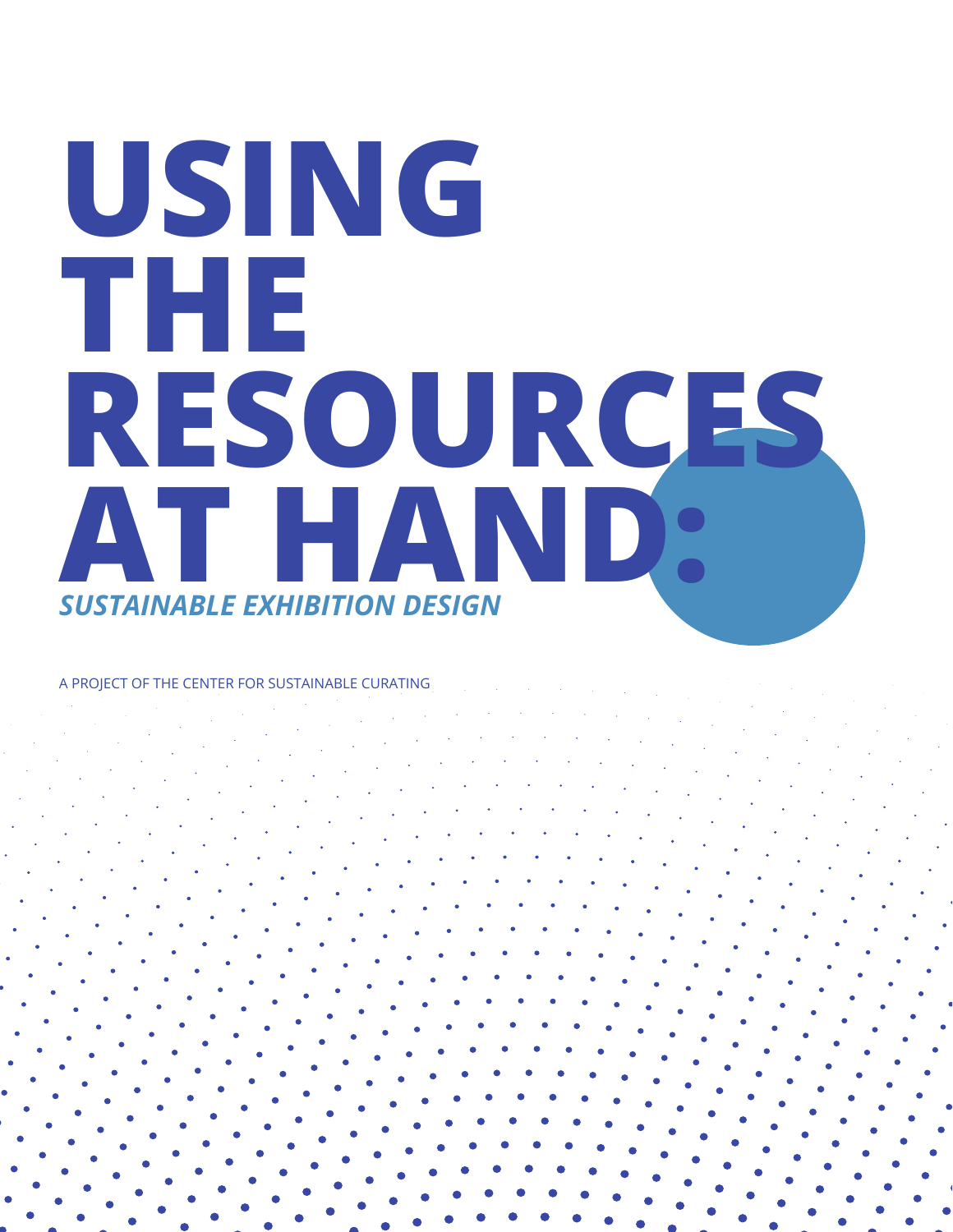# **TABLE OF CONTENTS**

| <b>ACKNOWLEDGEMENTS</b>        | $\overline{\mathbf{3}}$ |
|--------------------------------|-------------------------|
| <b>INTRODUCTION</b>            | 5                       |
| <b>ACTIONS</b>                 | 7                       |
| <b>PLANNING</b>                | 8                       |
| <b>MAKING</b>                  | 9                       |
| <b>ECO-DESIGN</b>              | 10                      |
| <b>DIDACTICS</b>               | 11                      |
| <b>TECHNOLOGY</b>              | 12                      |
| <b>RECYCLING</b>               | 13                      |
| <b>RESOURCES</b>               | 14                      |
| <b>RE-USABLE ITEMS</b>         | 15                      |
| <b>SUSTAINABLE RESOURCES</b>   | 18                      |
| <b>LEARN MORE</b>              | 29                      |
| <b>WHAT WE LEARNED</b>         | 29                      |
| SYNTHETIC COLLECTIVE MANIFESTO | 30                      |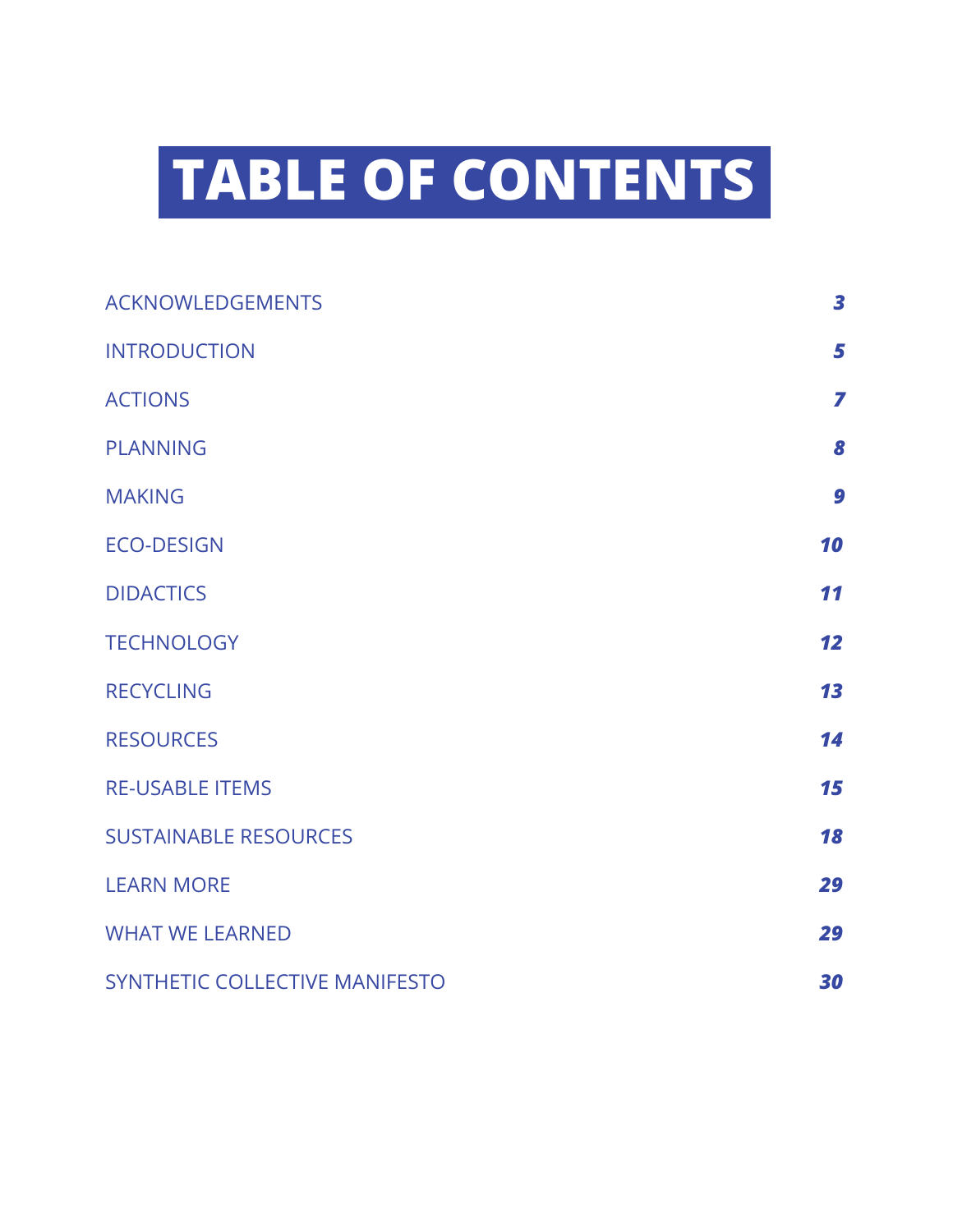# **ACKNOWLEDGEMENTS**

Research for this booklet was conducted by the Centre for Sustainable Curating, the Synthetic Collective, Ioana Dragomir, and Noémie Fortin.

Design by Anahí González Terán.

Funding for this project was provided by Western University, Canada and the Social Sciences and Humanities Research Council of Canada.

Research, writing, and design of this booklet took place in London, Ontario, on the traditional lands of the Anishinaabeg, Haudenosaunee, Lūnaapéewak, and Neutral (Chonnonton) peoples, on lands connected to several Treaties including Treaty 6 London Township, Treaty 7 Sombra Township, Treaty 21 Longwoods and the Dish with One Spoon Wampum Belt Covenant.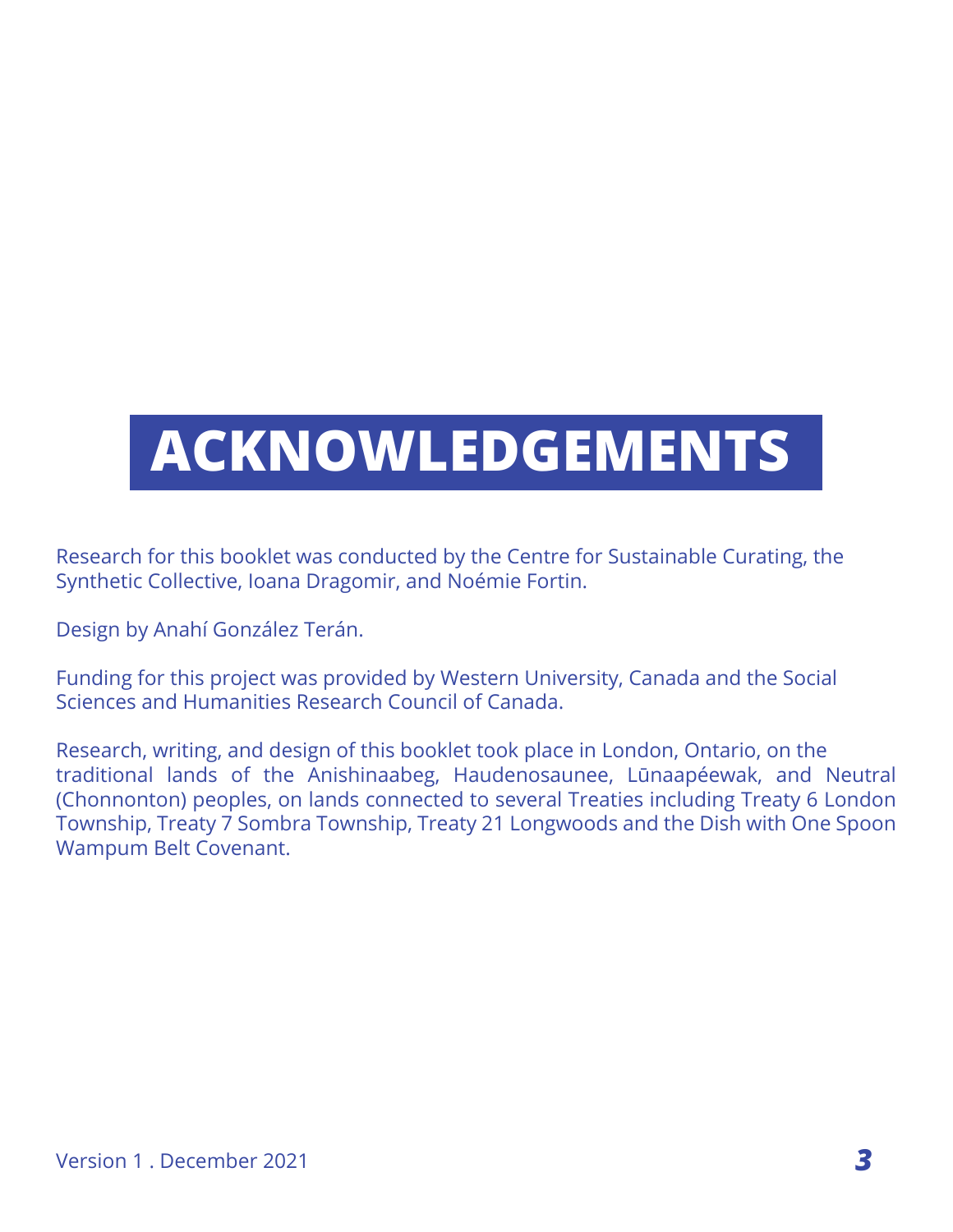**MUSEUMS AND GALLERIES HAVE SIGNIFICANT CARBON FOOTPRINTS AND CREATE EXTENSIVE AMOUNTS OF WASTE.**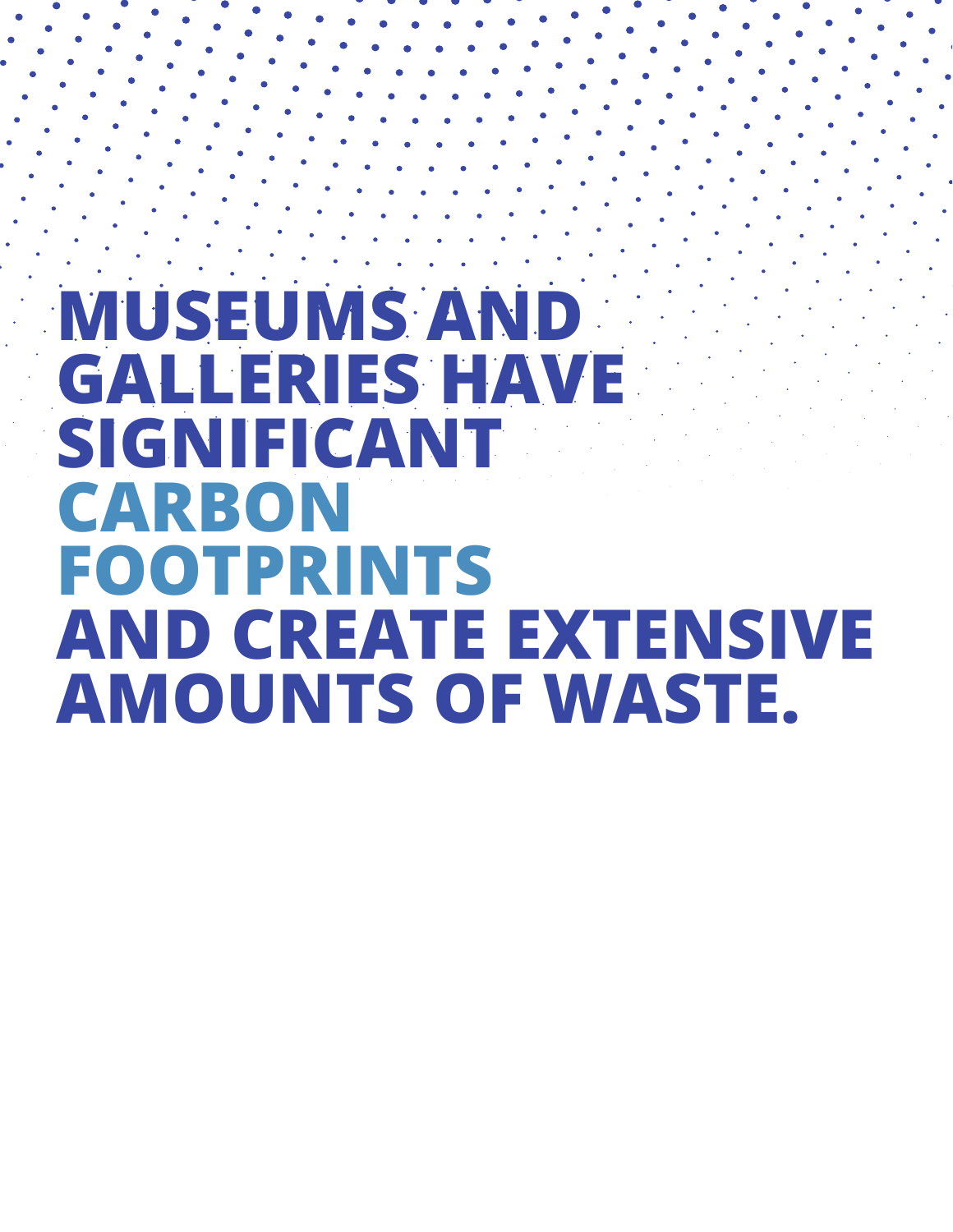# **INTRODUCTION**

*Using the Resources at Hand* is designed primarily to help students in the Department of Visual Arts at Western University think about eco-friendly options in designing exhibitions. Skills learned here can also be used elsewhere, and can help to make the cultural sector more sustainable over the long term. The booklet offers tips for low-carbon design, outlines resources in the community, and includes information on borrowing and sharing resources and materials so that we can reduce and reuse within the department.

Every step of exhibition design, from the initial organization to the deinstallation, can benefit from a lower carbon footprint.

*Using the Resources at Hand* is open-source and can be adapted and used by anyone hoping to share information about ecologically-friendly forms of exhibition design. Email us at sustainable.curating@uwo.ca for the source files.

*As the Synthetic Collective writes, "low carbon exhibitions require extra planning, innovation, and shifting of some of the aesthetic standards of traditional exhibitions. Such approaches should be seen as in line with a global turn in curating towards sociallyengaged projects and slow curating. Take the pressure off yourself and take some pressure off the climate."*

> Synthetic Collective. *Synthetic Collective DIY Fieldguide for Reducing the Environmental Impact of Art Exhibitions*, 2020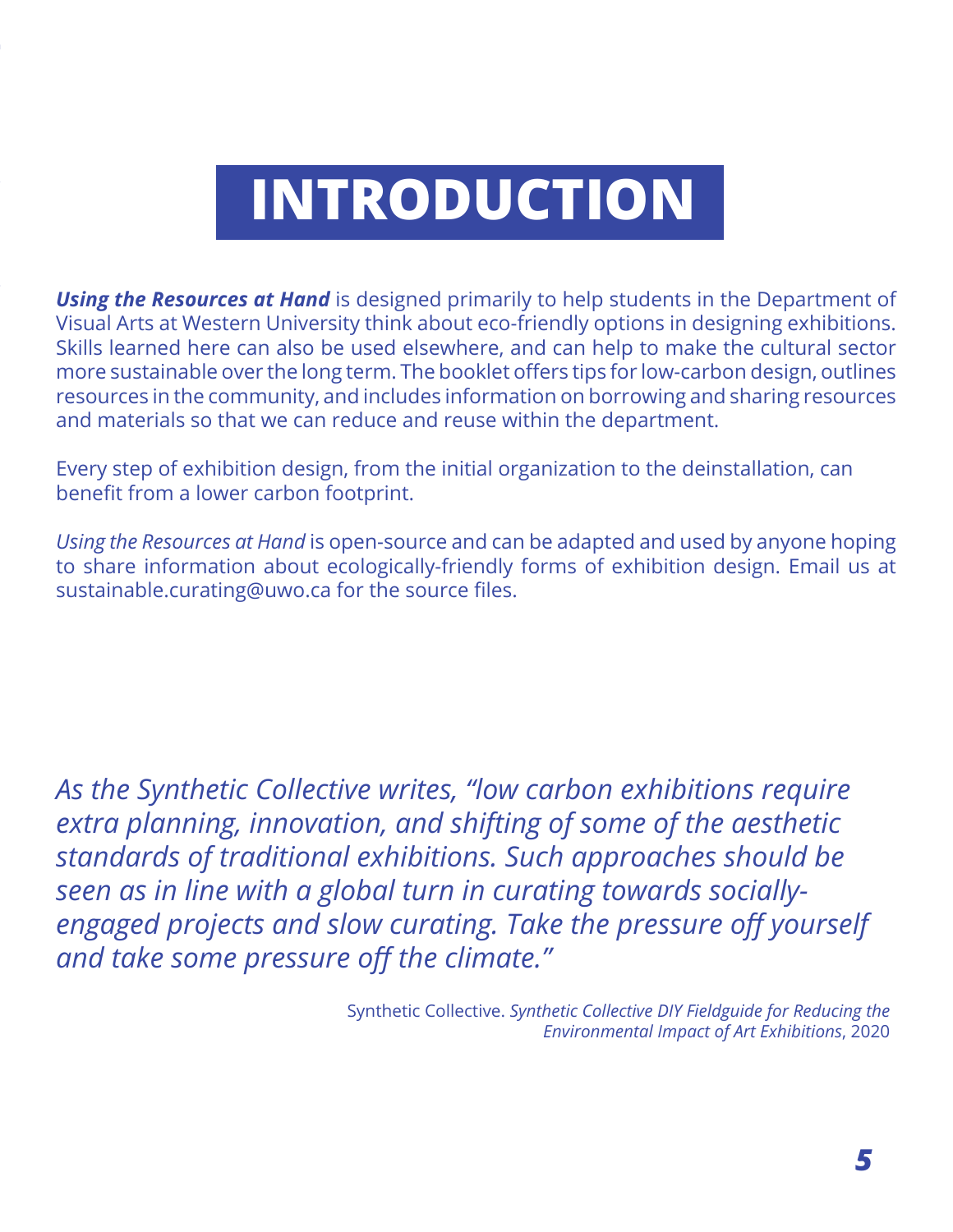## **WHY IS THIS IMPORTANT HERE AND NOW?**

The Great Lakes watershed contains 21% of the world's freshwater reserves, but faces heavy pollution from industry, manufacturing, and agriculture. Chemical pollution, plastic pollution, and nutrient pollution have been devastating to the Great Lakes. We live here, work here, and go to school here, and our actions have consequences.

> Many cities in Ontario, including London, are running out of space in their landfills. Creating less waste is a much better solution than building new landfills.

Plastics manufacturing in the Great Lakes region is linked with poor air and water quality. Exhibition-making uses extensive plastics, but we can change this.

> Treaty responsibilities and obligations invoked in the territorial acknowledgment included in *Using the Resources at Hand* call on those living in London to work toward improving water quality in the Thames River/Deshkaan Ziibi, preventing waste export and landfills being built on Indigenous territory, and resisting air, land, and water pollution in the region.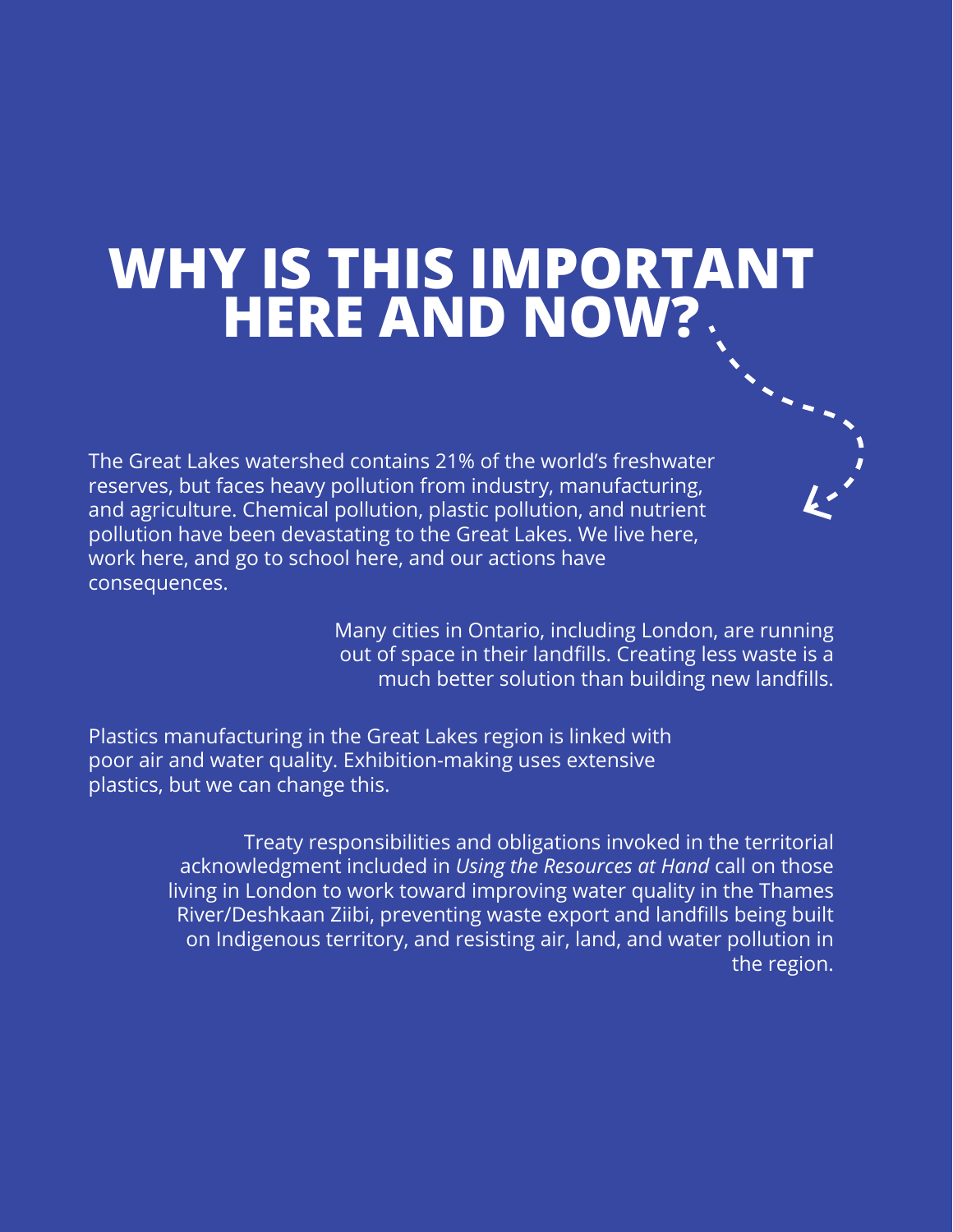# **ACTIONS**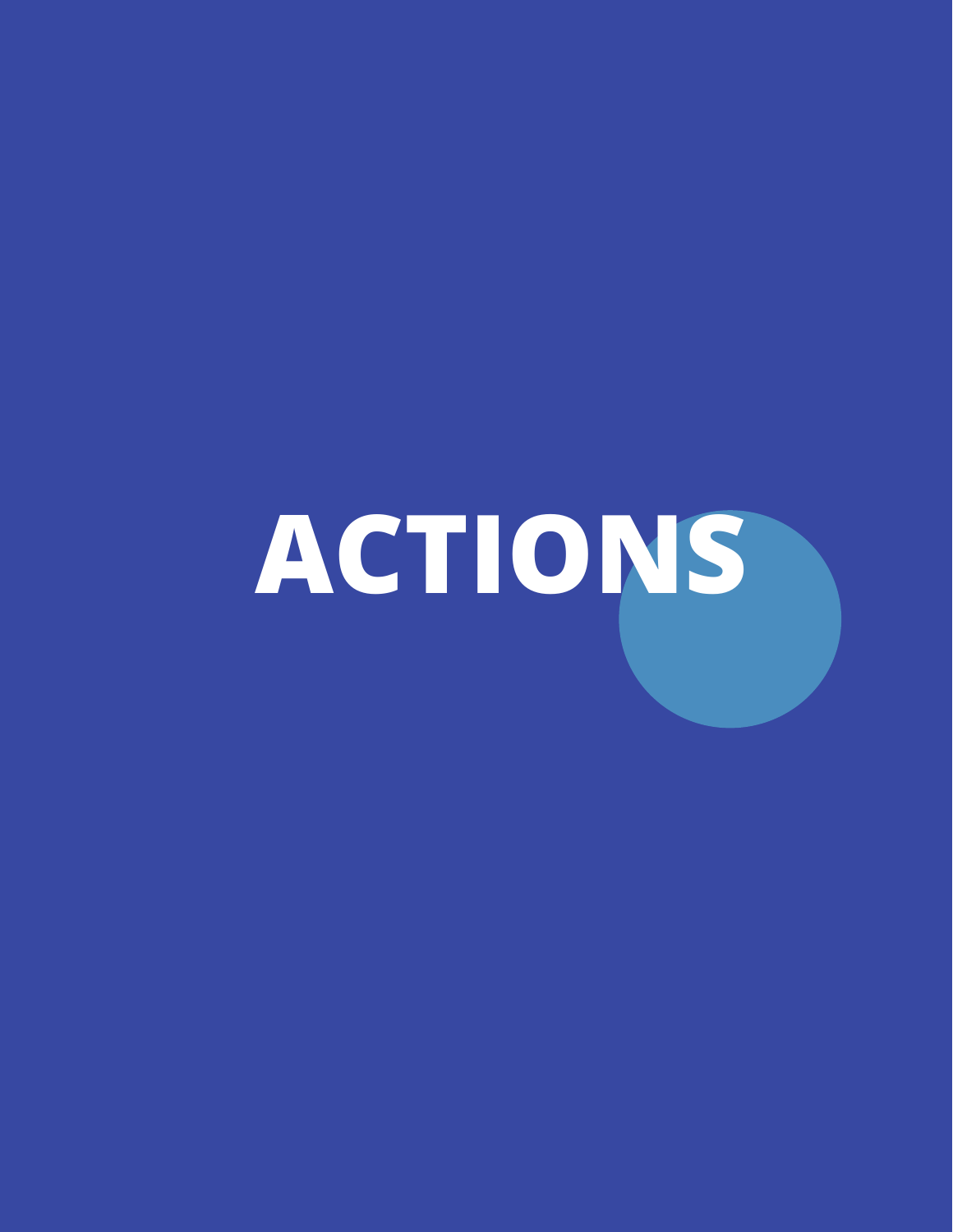**ORGANIZATION**

Even the smallest changes can make an overall difference.

Everything from sending emails to designing floor plans uses energy. Online doesn't always mean "greener."

The carbon footprint of devices and personal computers, as well as the Internet and the systems supporting it, account for about 3.7% of total global greenhouse emissions.



While undergraduate exhibitions likely won't involve a lot of travel, extensive travel is one of the biggest contributors to the carbon output of the art world.

Is it possible to walk or take public transit to a meeting or class?

Phone calls and video-free communications are excellent alternatives to energy intensive programs like Zoom.

*Poor planning and leaving everything until the last minute often results in waste as hasty decisions are made. Eco-conscious exhibitions take careful time-management and allocation of resources.*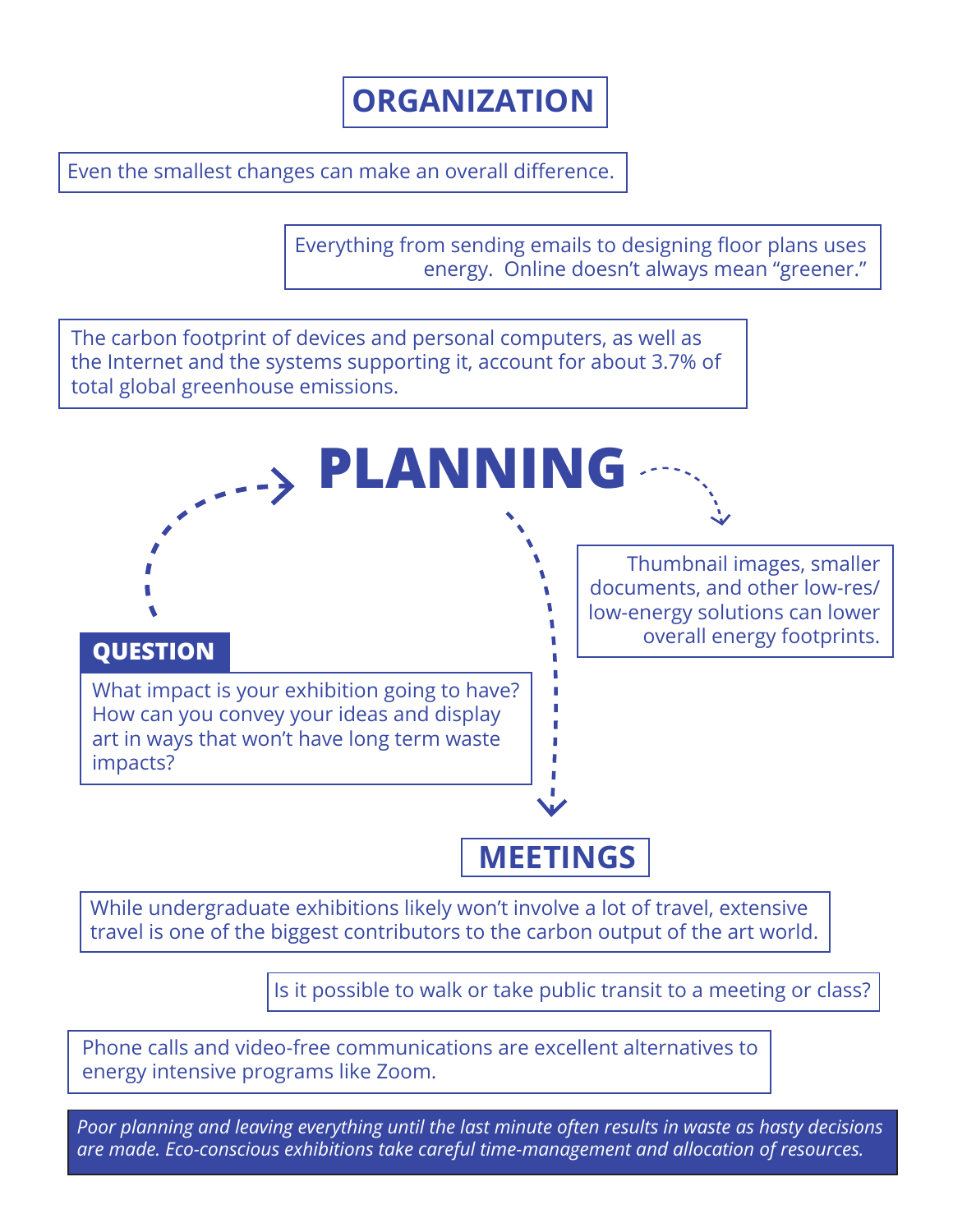

What are the long-term impacts of the industrial processes used in making all of the materials used in the exhibition? Knowing what materials are made of and where they come from can lead to more ecologically-friendly choices.

Is it possible to salvage materials, or to re-use materials from previous exhibitions or artworks? Re-using is always better than buying new.

> Think about scale: is large scale necessary ? In most circumstances scale is linked to energy and materials consumption. Small scale can still have high impact!

Collaborating with the gallery, other students, and other classes, can lead to trades and re-use of materials.

> Researching and choosing low-impact materials when new materials are required is essential. This includes paints made from natural substances with no added plastics, unbleached paper, and printing on recycled paper with non-toxic inks.

Low-resolution and low-frequency can affect overall carbon footprints.

The Department of Visual Arts has extensive equipment that can be borrowed and shared by all students. If there is something missing, let us know. Sharing equipment, materials, and technology is a goal of the CSC.

Can your electronics be powered with a solar charger? The CSC has a charging kit that can be loaned for exhibitions in the Artlab or Cohen Commons.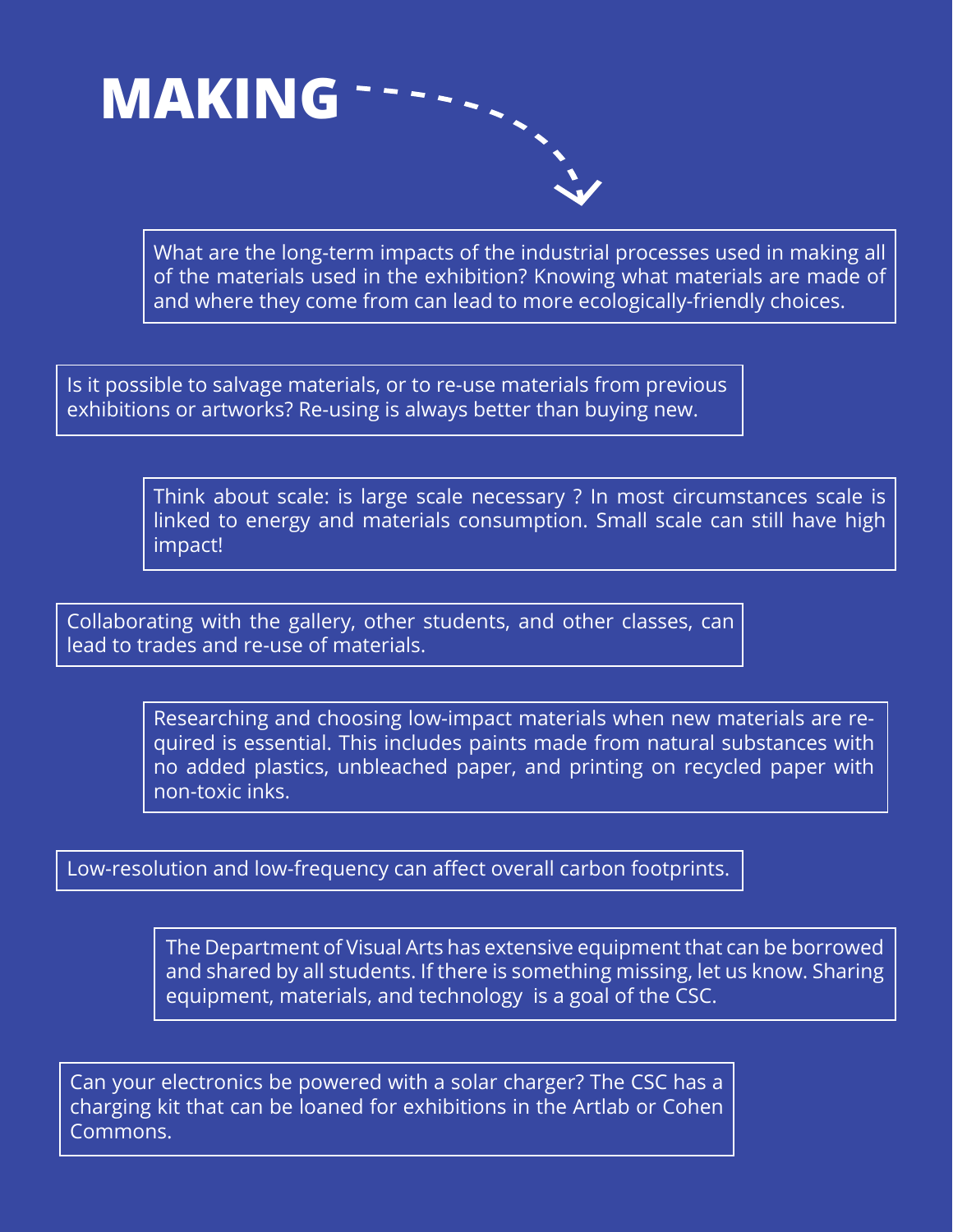Catalogues and brochures are important elements of exhibition design. Here are some tips to keep file sizes small:

- Using high res images is the norm in publishing, but they are not always necessary, especially for online publication. Low res images can lessen file size drammatically.
- Image dithering can render images even smaller.
- Default fonts minimize conversion times and data use.
- Compression of final PDF leads to faster downloads.
- Limiting colour choices leads to smaller file size and can be helpful for eco-printing with soy-based inks.
- Avoiding graphics-heavy design aesthetics can lessen file size.
- If possible, circulating your catalogue as a small pdf file avoids introducing new material objects to the world. However, sometimes printing is necessary.
- Eco-friendly printing companies are included in the Sustainable Companies list at the end of the Resource guide.

# **ECO-DESIGN**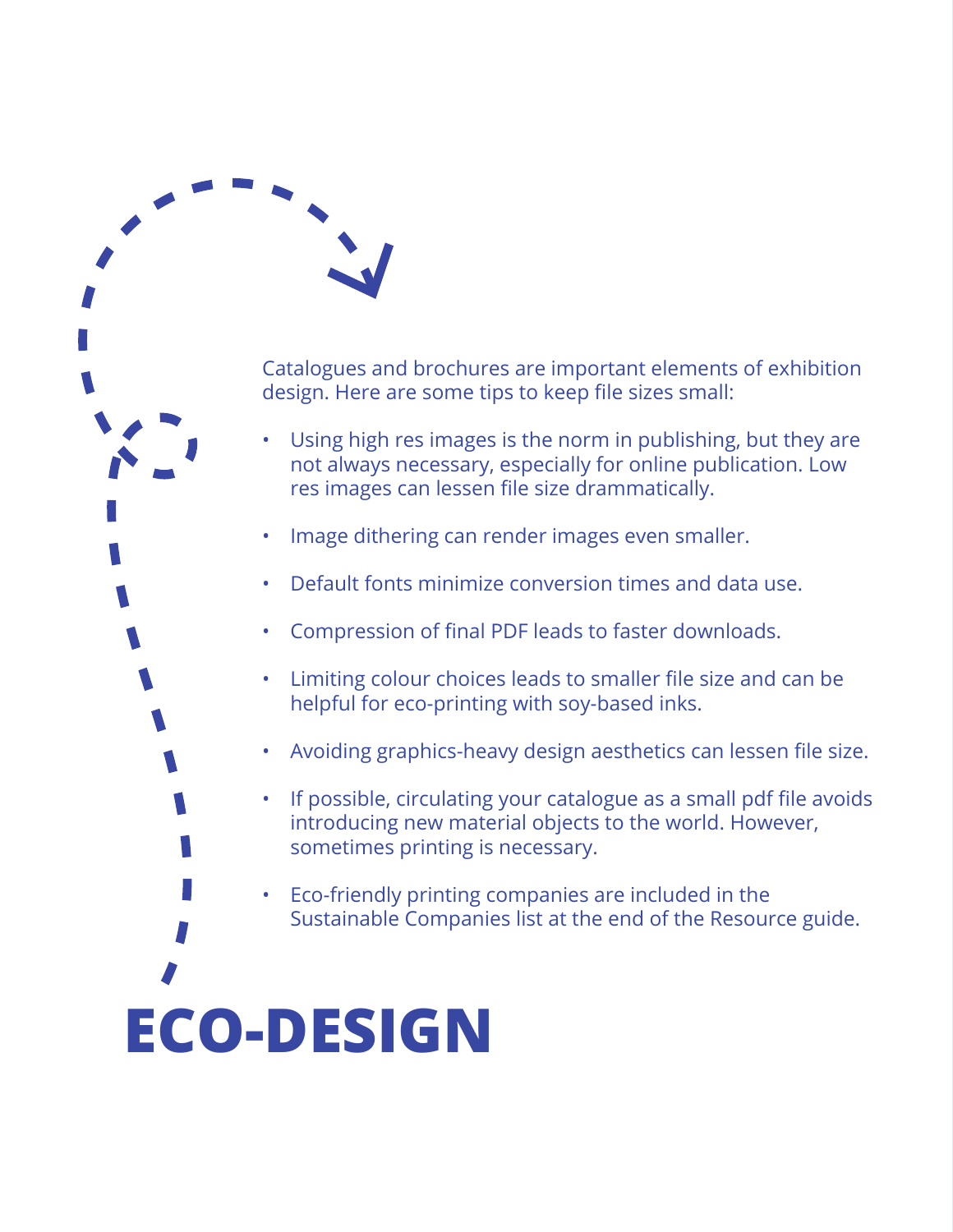Vinyl PVC lettering is frequently used in exhibitions because it is cheap and looks professional. However, PVC is highly toxic and does not biodegrade, remaining in the world for at least 1000 years.

**DIDACTICS**

*Greener alternatives take three factors into account:* 

- *• The materials used (plastic, paint, paper, etc.)*
- *• The quantity of materials needed*
- *• The overall need for a text to be printed*

A major issue with vinyl lettering is that a whole sheet is used to make the labels. All of the negative space becomes waste that is toxic and takes centuries to break down. There are many alternatives:

Make a map of the gallery and customize it with the placement of the artworks and the information that would usually go on a label.

There are many options for hand-making labels including: writing labels in natural inks or watercolours (make sure the writing meets accessibility critieria). Experimental options include using stencils and light to fade construction paper, cyanotypes, cut paper or magazines wheat pasted on the wall, light and shadow, and projections.

Write with a pencil or pencil crayon directly on the wall.

Hiring professionals to hand-paint the text and signage directly on the wall is a costly but visually impressive alternative to vinyl labels and title walls.

Use custom stencils made by laser cutting paper (preferably recycled) - this can be done on the vinyl cutter in the department.

> Use a direct-to-substrate dye-sublimation printing method directly on a panel made of sustainable materials (recycled, recyclable, or biodegradable) to print labels, exhibition title, and other didactics.

Plastic-free adhesive wall lettering and signage exists but is difficult to find.

Digital labels.

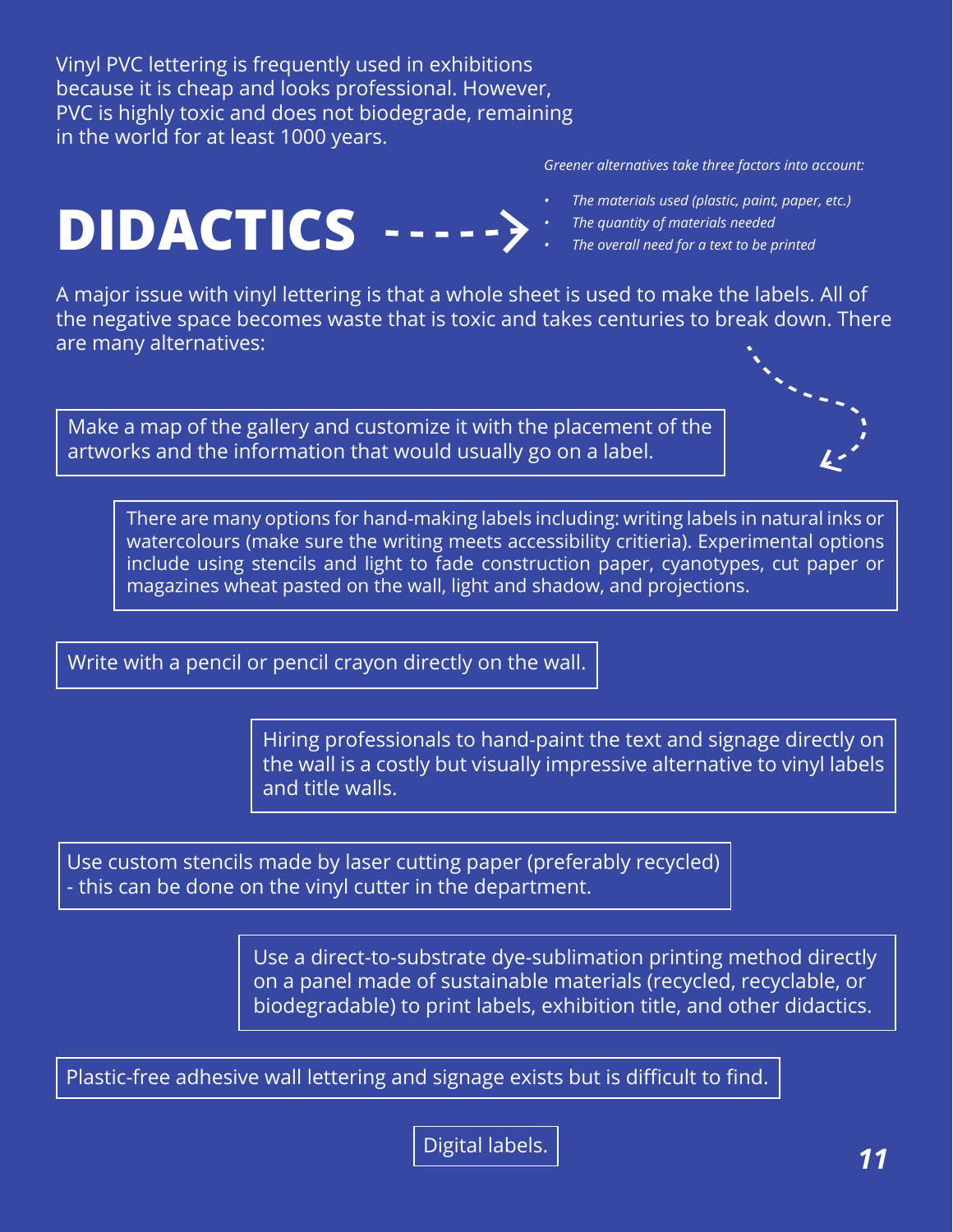Some technologies can be recharged using the CSC's portable solar charger. Be aware that using the solar charger requires planning and sunshine. Make sure you know when the charging will take place.

Limiting the scale of video works to smaller screens (i.e. tablets) uses a much lower wattage than projectors or televisions.

Creating low-resolution video for smaller screens, and planning sound/ audio for lower energy requirements (e.g. low frequency sound requires less energy than high frequency sound) can lessen the energy consumption of the exhibition as a whole.

# **TECHNOLOGY**

#### **QUESTION**

Balancing energy consumption with creating powerful exhibitions is a difficult task. How can we inspire without causing further harm?

#### **CARBON OFFSETS**

The CSC recommends *against* using carbon offsets (for example, calculating carbon output of an exhibition and purchasing credits for reforestation) as they have been shown not to work and can lead to profligate pollution. The CSC is currently working on a project on local alternatives to carbon offsets. What might an exchange that focuses on local remediation and pollution reduction as part of curatorial projects look like?

*Conclusion: Building sustainability into exhibitions involves a constant process of learning, unlearning, and self-criticality. Difficult decisions must be made and new forms of exhibition-making privileged.*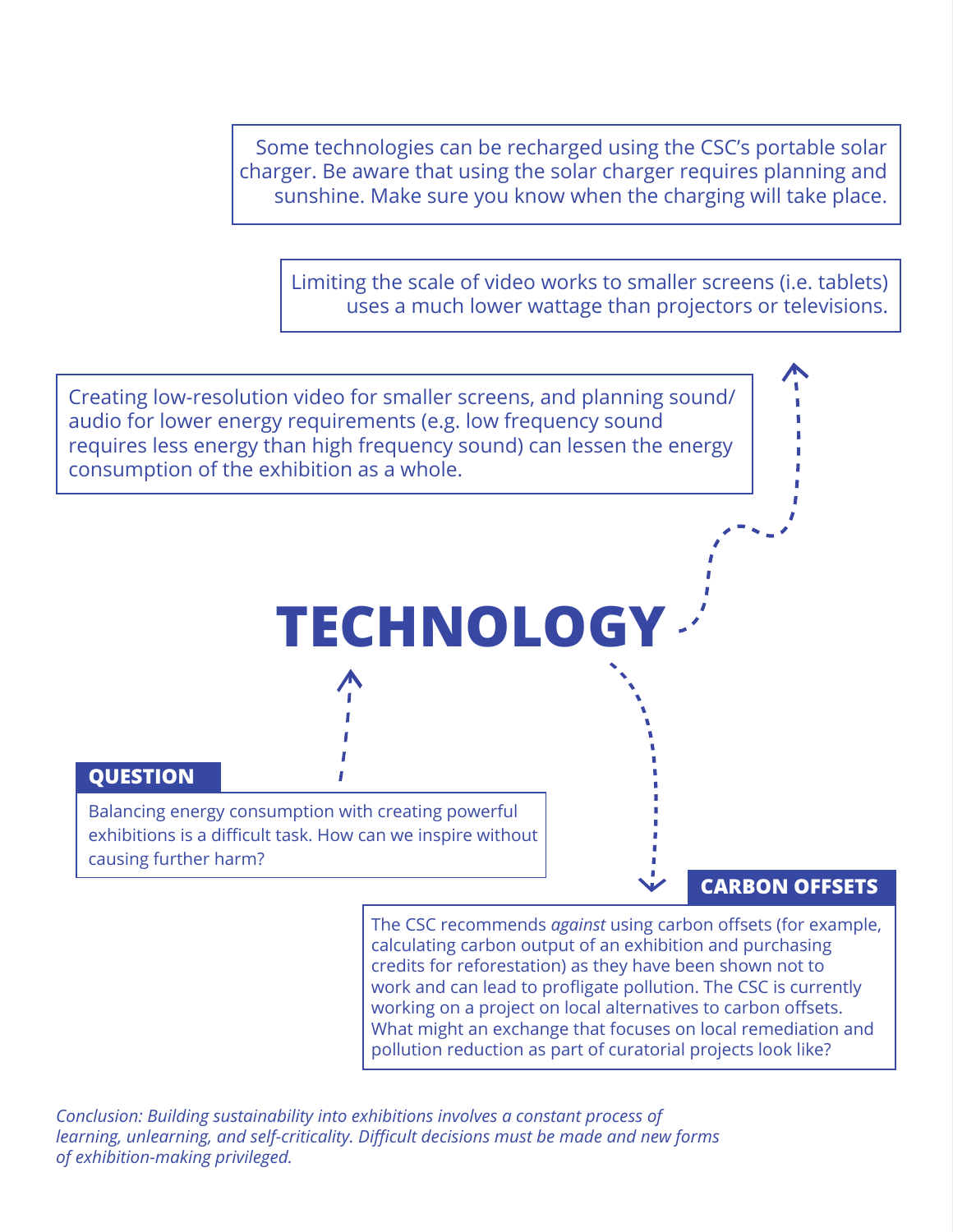## **KI CULTURE'S HIERARCHY of WASTE MANAGEMENT**

# **REFUSE**

Don't use toxic materials. Refuse to buy new materials. Refuse to use materials that do not biodegrade or do not break down over time.

# **REDUCE**

Buy and use fewer materials. Reduce carbon footprints. Question consumption.

## **REUSE**

Reuse materials. Share materials. Build new exhibitions and artworks from old ones.

# **REPURPOSE**

Recycle laterally by giving old materials a new purpose. If something is broken can it be used for something else?

# **RECYCLE**

Recycling should be a last, rather than a first, response. Recycling is often not good for the environment. It can produce toxic waste and paradoxically, access to recycling often leads to MORE consumption.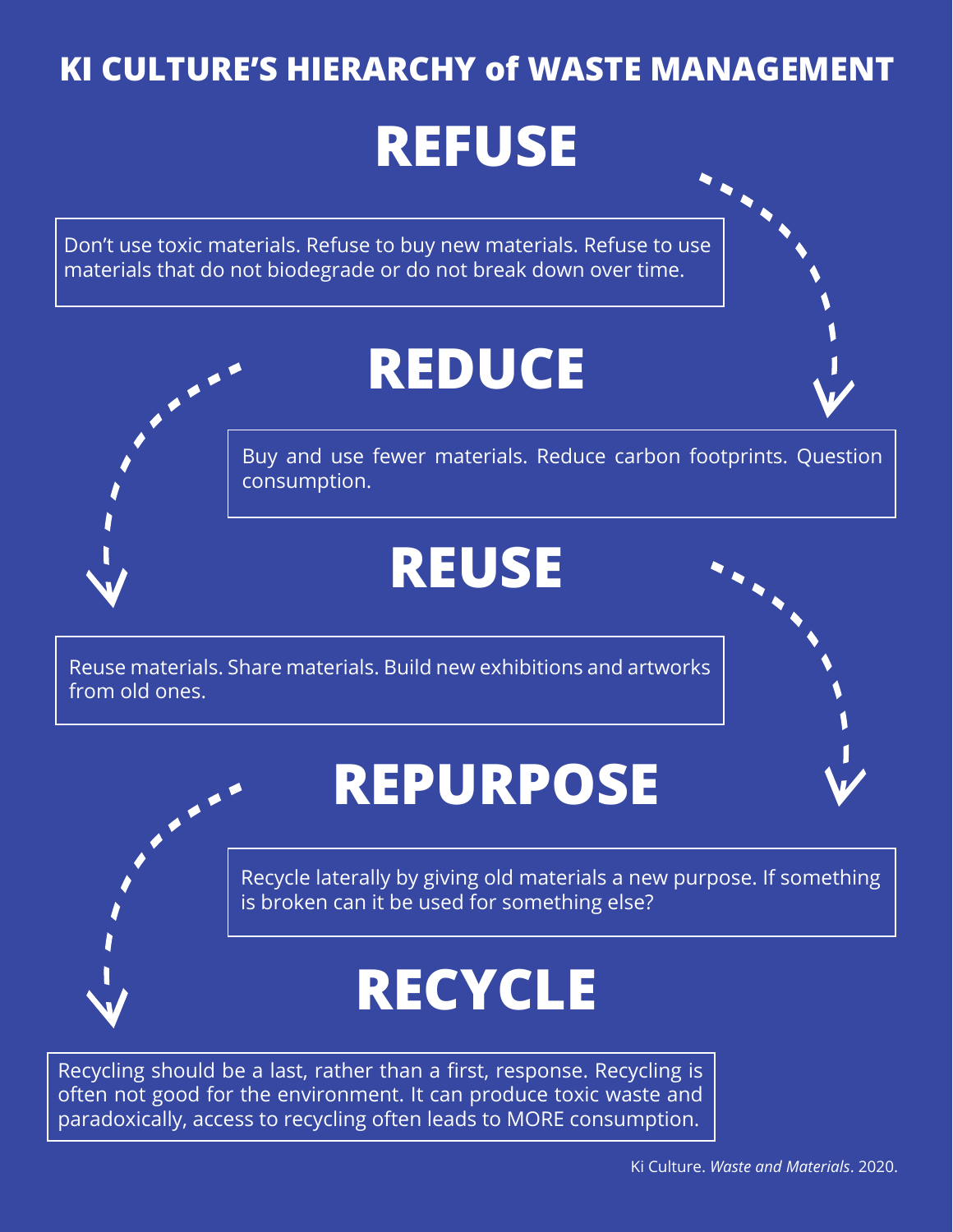# **RESOURCES**

THIS IS A LIVING DOCUMENT AND WILL BE UPDATED FREQUENTLY.

WE DO NOT RECEIVE MONEY FROM ANY OF THESE COMPANIES. IN ALL CASES, THE CSC DECIDES THE THRESHOLD FOR INCLUSION. PLEASE CONTACT US AT SUSTAINABLE.CURATING@ UWO.CA IF YOU THINK SOMETHING SHOULD OR SHOULD NOT BE INCLUDED.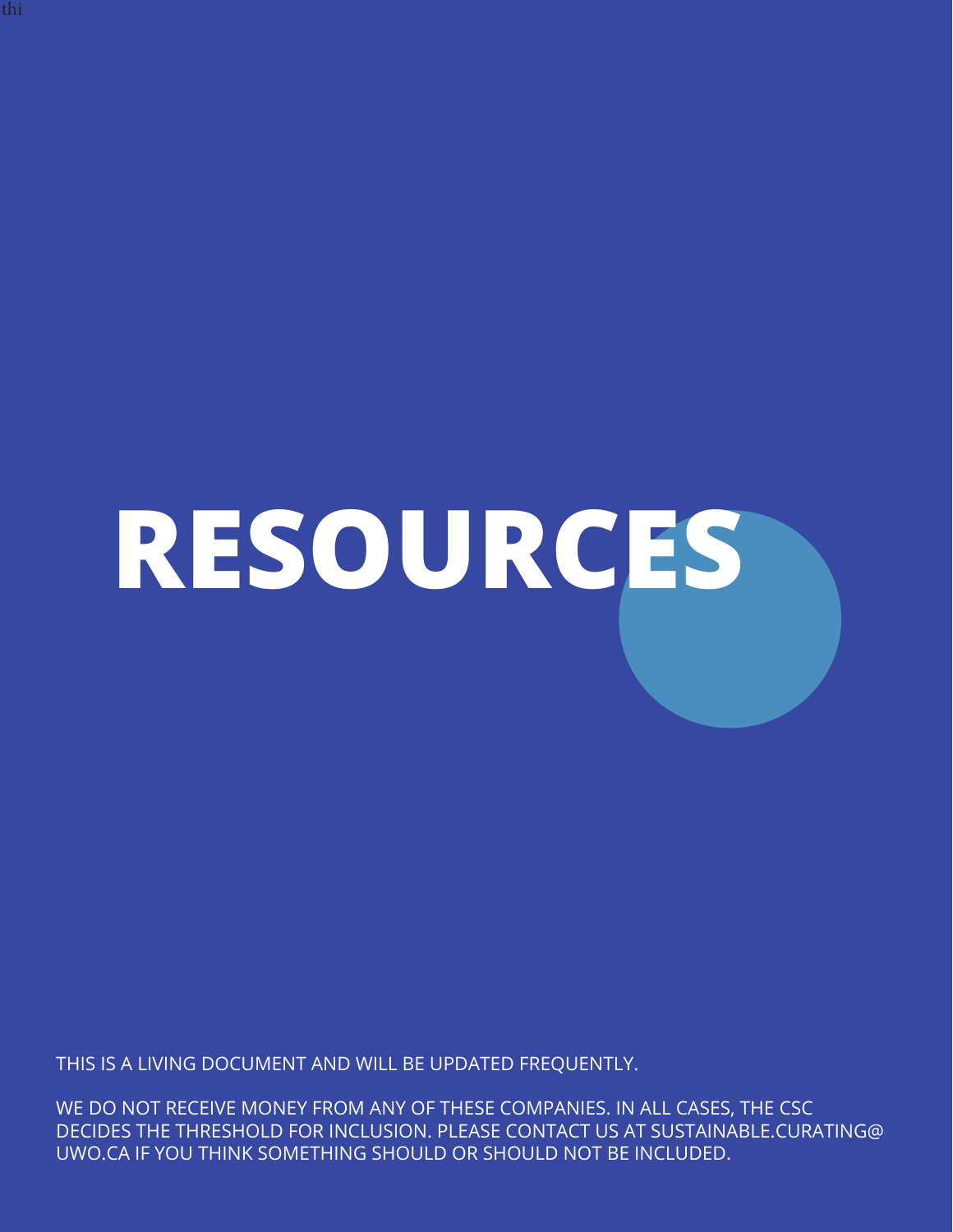### **REUSABLE ITEMS THAT CAN BE BORROWED FROM THE CENTER FOR SUSTAINABLE CURATING:**

| <b>THINGS THAT NEED TO BE RETURNED:</b><br>Solar charger<br>Picture frames (light oak): |  |
|-----------------------------------------------------------------------------------------|--|
| 5x7(4)<br>$8 \times 10(4)$<br>$8.5 \times 11(4)$                                        |  |
| $12 \times 16(4)$<br>$16 \times 20(4)$<br>$18 \times 24(4)$<br>19.75 x 27.5 (4)         |  |
| <b>Frame Mats</b>                                                                       |  |
| Lettering stencils in multiple<br>sizes                                                 |  |
| Geodesic dome (9ft x 17ft)                                                              |  |

#### **ART SUPPLIES THAT DO NOT NEED TO BE RETURNED:**

Interior wall paints, watercolours, paintbrushes, scrap paper, scrap wallpaper, maps, newspapers, glue, fabrics (including large amounts of blue felt), thread, yarn, knitting needles, tape, scissors, cellophane, fun fur, stickers, brushes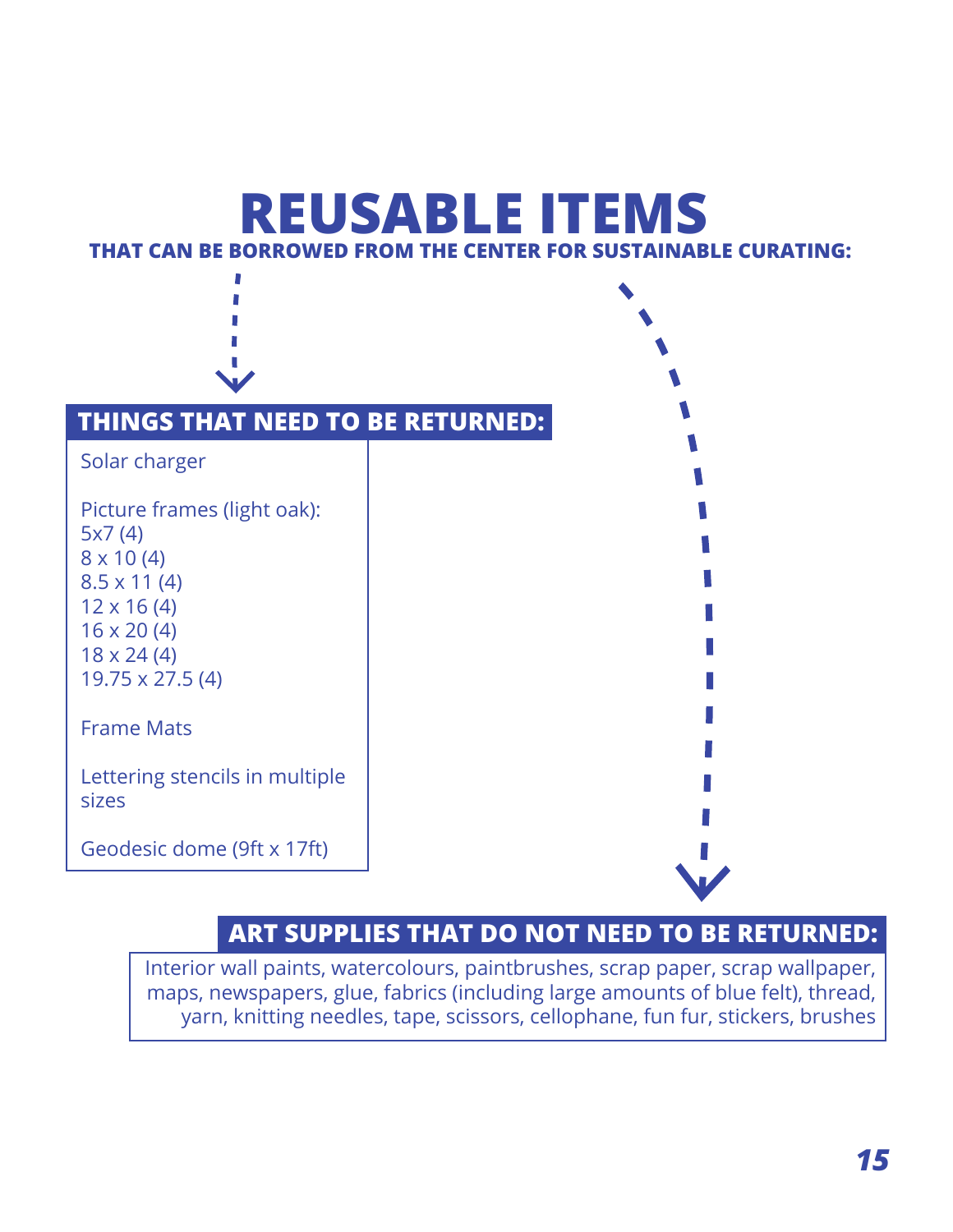## **REUSABLE ITEMS THAT CAN BE BORROWED FROM OTHER LOCATIONS ON CAMPUS:**

#### **VISUAL ARTS SIGN OUT OFFICE:**

Students registered in Visual Arts classes can borrow a wide range of audio, visual, and media equipment from the Sign Out office.

See an up-to-date list and make reservations here:

https://www.uwo.ca/visarts/resources/signout. html

Instructional and educational videos for using equipment and learning about art are available.

#### **WELDON LIBRARY**

The libraries at Western loan equipment as well as books, including adaptors, chargers, headphones, calculators, safety goggles, and interactive pens:

https://www.lib.uwo.ca/services/ equipment\_for\_loan.html



#### **DEPARTMENT OF TECHNICAL SERVICES:**

Arts and Humanities students and faculty can borrow equipment and films from the Department of Technical Services. Reservations are a must:

https://www.uwo.ca/arts/tech/equipment\_lending.html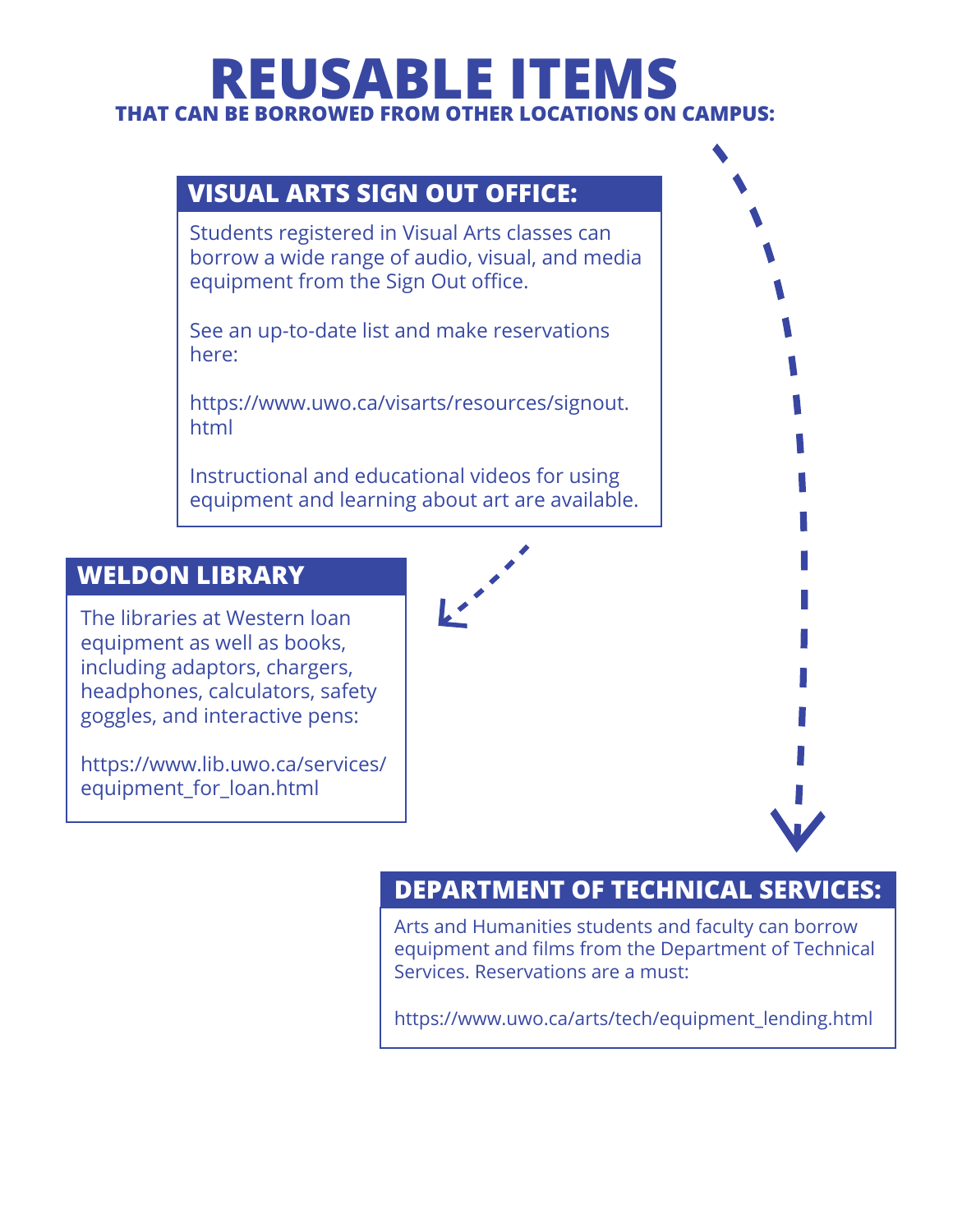## **REUSABLE ITEMS THAT CAN BE BORROWED FROM OTHER LOCATIONS ON CAMPUS:**

#### **ARTLAB:**

If you are installing an exhibition in the Artlab or Cohen Commons, Artlab has some media, paint, tools, and installation materials for re-use. Artlab also has some disposable dishes left over from past exhibitions, a velvet curtain, and two display tables in addition to plinths and moveable walls.



#### **WESTERN FURNITURE DEPOT**

An annual free furniture exchange, usually held outside, near Richmond Gates, in late April-early May.

#### **OTHER RESOURCES:**

Sustainability Western has lots of tips, resources and funding opportunities: https://sustainability.uwo.ca/

Western Active Transportation Society advocates for cycling and walking at Western: http://wats.uwo.ca/

The Centre for Environment and Sustainability offers courses, modules, and graduate programs dedicated to sustainability: https://www.uwo.ca/enviro/

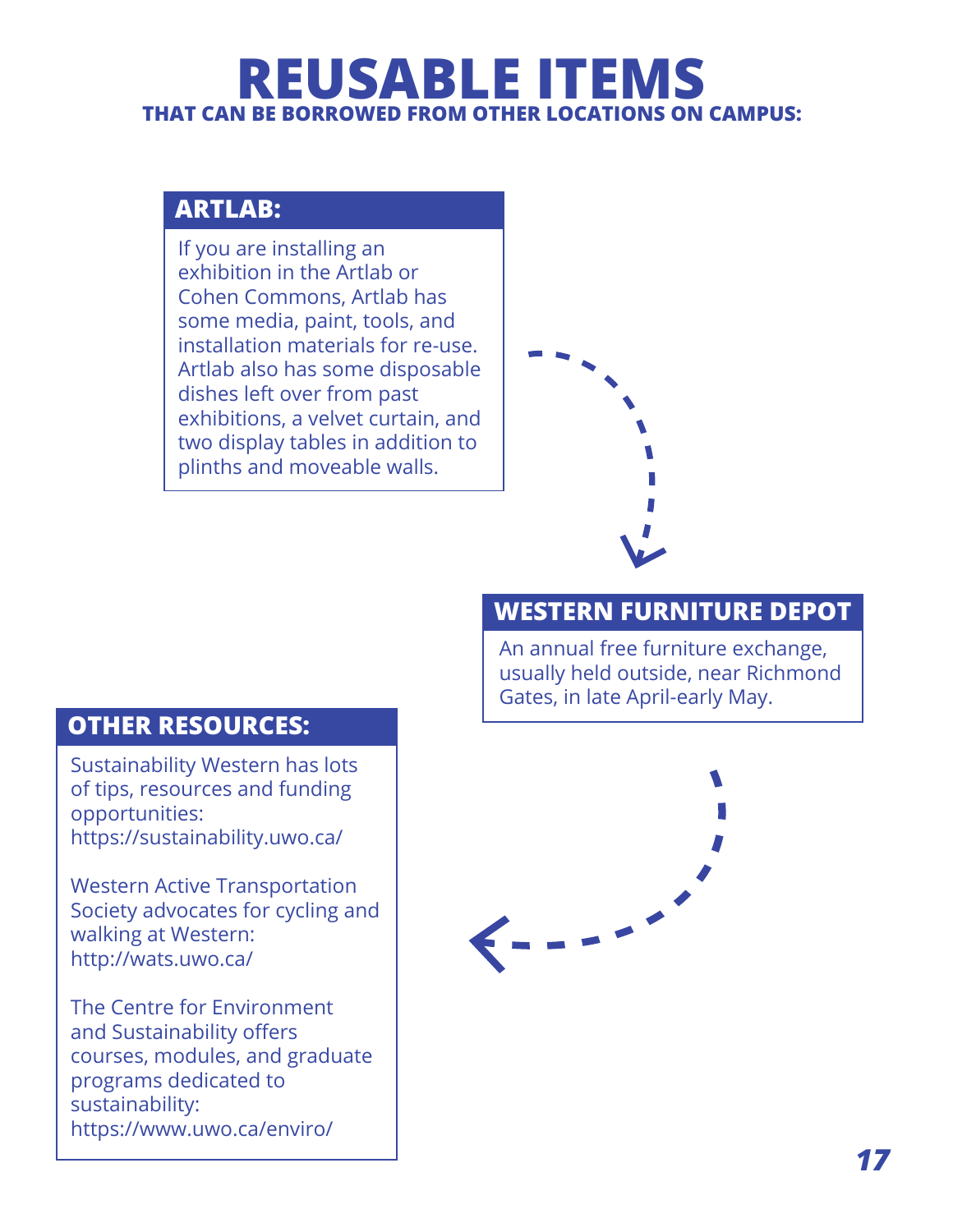## **SUSTAINABLE RESOURCES PRINTERS**

*Navigating sustainable printing is difficult as there is a lot of greenwashing and misinformation. Large-format printing is particularly difficult to find. For this reason, some of these businesses are not in London, but will mail finished work.*

#### *ACCELL*

657 Wilton Grove Rd London, Ontario www.accellgraphics.com

- zero toxic waste from the plate making process - 99% recycling - renewable power sources to run establishment - FSC approved paper (unknown if they can print large-scale)

#### *WATT SOLUTIONS INC*

40 Micro Court, London, Ontario www.wattsolutions.com

- tree farm rather than old growth paper - chemicals and solvents that are almost 100% water soluble, bio-degradable, and recyclable

#### *MINUTEMEN PRINT*

100 Bessemer Rd Unit 7 London, Ontario https://www.minutemanlondon.ca/

- all paper stock is FSC certified (60-80% post-consumer) with the option of bringing in paper that is 100% post-consumer - can print books on recycled paper with no minimum order. Most sustainable binding option is saddle-stitch

- large format printing available on recycled paper - printing is toner-based, not ink based. Toner process is 95% efficient and the waste gets sent back to the manufacturers to be re-incorporated instead of sending to landfill - rigorous recycling on the back-end - free local delivery

#### *A&B PRINT*

45 Meg Drive Unit 104 London, Ontario 519 685-0321 am@anbprint.com https://www.anbprint.com/

- FSC certified paper - vegetable-based inks for offset and large format printing - post-consumer supplies

#### *WARREN'S WATERLESS PRINTING*

Toronto, Ontario 416-745-8200 info@warrenswaterless.com https://www.warrenswaterless. com/contact/

- recycled paper, eco-inks - waterless printers - Bullfrog powered

#### *COLOUR INNOVATIONS*

161 Norfinch Dr Toronto ON 416-663-6703 questions@colourinnovations. com https://colourinnovations.com/

- low VOC - partially powered by Bullfrog Power

#### *NEW PRINT*

25-2450 Lancaster Road **Ottawa** 613-738-0531 support@newprint.ca https://www.newprint.ca/environmental-printing

- printing on FSC papers and
- 100% post-consumer papers
- large-scale printing (up to 24"
- x 36") on post-consumer paper - vegetable-based inks

- books/catalogues printed with vegetable-based ink only if quantity is over 500. If under, they will be printed digitally which uses toner instead.

#### *ENUIRO DIGITAL PRINTING*

91B Caroline St. South Waterloo, ON N2L 1X4 tel. 519 885 2333 email. edp@edprinting.com www.edprinting.com

#### *GREEN PRINTER*

www.greenprinteronline.com

- many choices in recycled paper
- vegetable based inks - some limits (i.e. large format is only available on glossy photo paper)

*The CSC recommends risograph printing as an eco-conscious choice for 2-3 colour and any size up to 11x17*

#### *VIDE PRESS*

101 Sheridan Ave Toronto, Ontario www.videpress.ca info@videpress.ca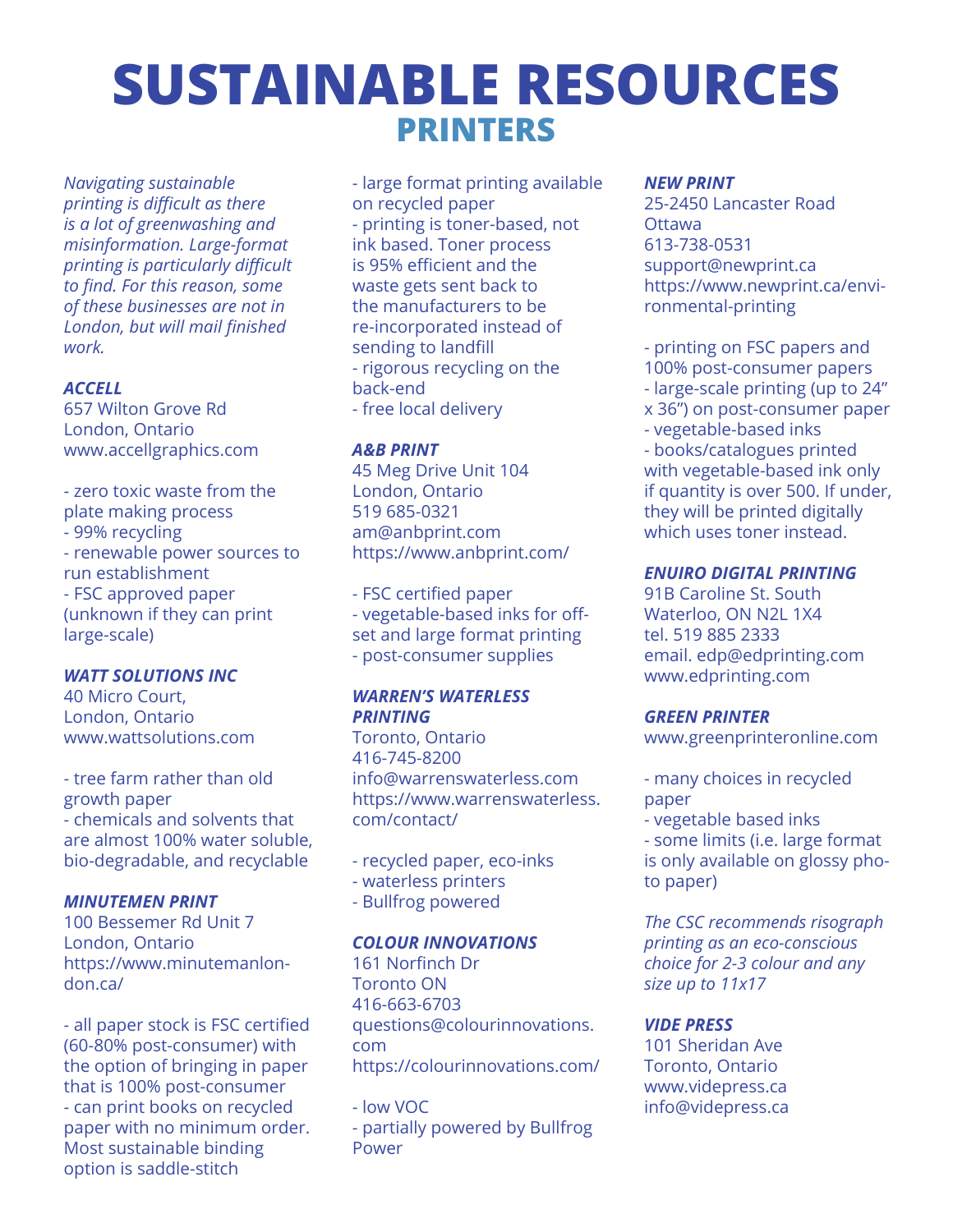## **SUSTAINABLE RESOURCES PRINTERS/OTHER**

#### *ROOTREE*

1-5295 John Lucas Drive Burlington, ON L7L 6A8 email. info@rootree.ca www.rootree.ca

- compostable and recyclable packaging

#### *PDF COMPRESSOR*

https://smallpdf.com/compress-pdf

- makes digital files smaller for a lower carbon footprint

#### *REZONANCE PRINTING (SCREEN PRINTING)*

www.rezonanceprinting.ca

- Indigenous-run - internships for local Indigenous artists - screen printing on posters, clothing, bags - all products are eco-friendly

with the exception of plasticbased ink. A water-based ink is also available.

#### *ECO FONT*

https://www.ecofont.com/ - converts font to a version that is more efficient to print - uses 50% less ink than printing raw document - undetectable difference

*Still confused? Here is a good resource on inks: https://www.ecoenclose.com/ blog/what-is-the-most-sustainable-ink/*

## **RENEWABLE ENERGY WEBHOSTING**

#### *WEB HOSTING CANADA*

https://whc.ca/green-hosting/

- web hosting powered with renewable energy
- no fossil fuels
- they use solid state drives which are more energy efficient than traditional servers - green cooling methods for
- servers
- can host Wordpress, and provide a drag and drop site builder

#### *GREEN GEEKS*

www.greengeeks.com

- mostly working to offset carbon usage by putting renewable energy back into the grid.
- they work with Bonneville Environmental Foundation

#### *ETHICAL HOST*

https://www.ethicalhost.ca/renewable-energy-hosting/

- they reduce their own emissions with a combo of green energy and offsets

#### *WEB NEUTRAL POWER*

www.webneutralproject.com

- solar web hosting - they reduce their own emissions with a combo of green energy and offsets

*HOME BREW SERVER* https://homebrewserver.club/ low-tech-website-howto.html

- specifics for low-energy web design, and the Pelican code for the solar theme https:// github.com/lowtechmag/solar

*SOLAR WEB HOST* www.solarwebhost.net

#### *SOLAR WEB HOST MAGAZINE*

https://solar.lowtechmagazine. com/

- guide for low energy websites, along with source code from their own site

https://solar.lowtechmagazine. com/2020/01/how-sustainableis-a-solar-powered-website. html

- info about the sustainability specifics of solar websites.

*SOLAR PROTOCOL*

http://solarprotocol.net/

- a DIY web platform powered by a network of solar panels and small batteries.

#### *SOLAR-POWERED MEDIA*

http://lowcarbonmethods.com/ local/zine.html

- guide for building a solarpowered media storage and sharing server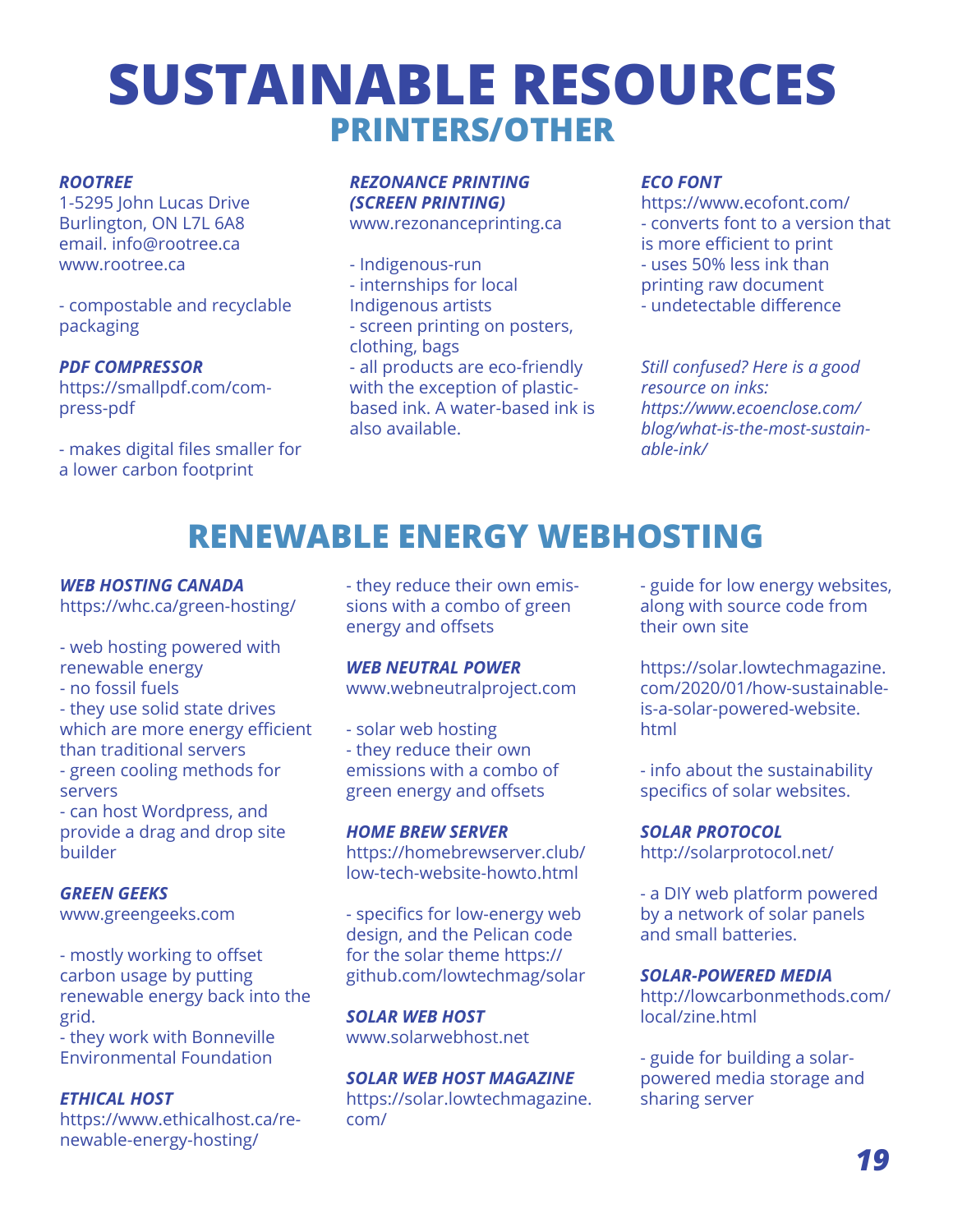## **SUSTAINABLE RESOURCES COMPOSTING, RE-USE, AND RECYCLING**

#### *Composting and Food Waste*

#### *URBAN ROOTS COMPOSTING PROGRAM*

21 Norlan Ave London Ontario https://www.urbanrootslondon.ca/composting-program/

- accepts compost donations - possible to donate post-event food waste

#### *THE WORMERY*

Western Fair District London, Ontario https://www.thegrovewfd.com/ the-wormery

- workshops on vermiculture

*Resource Sharing and Re-use*

*HOME DEPOT* multiple locations

- tool rental program

*Re-use: frames, books, lighting, furniture, kitchenware, paint, tarpaulins, countertops, tools, used sheets for dustcovers and dropcloths etc.* 

#### *GOODWILL*

Many locations: 255 Horton St E. 3410 White Oak Rd 1225 Wonderland Rd N. 1165 Oxford St E. For other locations: www.goodwillindustries.ca

#### *FOREST CITY SURPLUS*

tel. 519 451 0246 www.fcsurplus.com

*LIFESPIN FREESTORE* 866A Dundas St

https://www.lifespin.org/freestore currently online only

#### *RESTORE*

611 Wonderland Rd N. 5-40 Pacific Court 317 Adelaide St tel. 519 659 1949 https://habitat4home.ca/restore/

*VALUE VILLAGE* 4465 Wellington Rd S.

1553 Dundas St 30 Oxford St W London, Ontario

#### *GOOD VALUE*

140 Dundas St London, Ontario 226-777-7596

#### *MISSION STORE* 797 York St London, Ontario 519-439-3056

*The CSC recommends reducing and reusing where possible. recycling should be a last choice.*

#### *WESTERN RECYCLING PORTAL*

1151 Richmond St London ON sustainability@uwo.ca https://sustainability.uwo.ca/ Campus/waste\_reduction/ waste\_\_recycling\_portal.html

- Western has a recycling portal for things like lightbulbs, toner cartridge, hazardous waste, repurposing wood/furniture

#### *GREEN VALLEY RECYCLING*

1200 Green Valley Road London, Ontario, N6N 1E3 tel. 519 681 0606

info@greenvalleyrecycling.ca www.greenvalleyrecycling.ca

- local recycling program for construction waste including drywall
- electronic recycling (free) - non-hazardous waste
- recycling

#### *TERRACYCLE*

https://www.terracycle.com/ en-CA and https://zerowasteboxes. terracycle.ca/collections/zero-waste-boxes

- provides services for recycling things that are otherwise not recyclable (office supplies, cleaning supplies, plastic gloves, lightbulbs, e-waste).

#### *TRY RECYCLING*

3544 Dingman Drive 21463 Clark Rd London, Ontario N6E 3X1 www.tryrecycling.com

- there is a charge for dropoff - accepted materials include construction debris including lumber and drywall, freon units, metal, and electronics

#### *ENVIRO DEPOT*

1450 Oxford St W. 28 Clarke Rd

*Ask around. There are many manufacturers in London, and some of them are happy to give away offcuts, waste, and other materials that would otherwise go to the landfill. Let us know who has helped you out - we'll add them to our resources file.*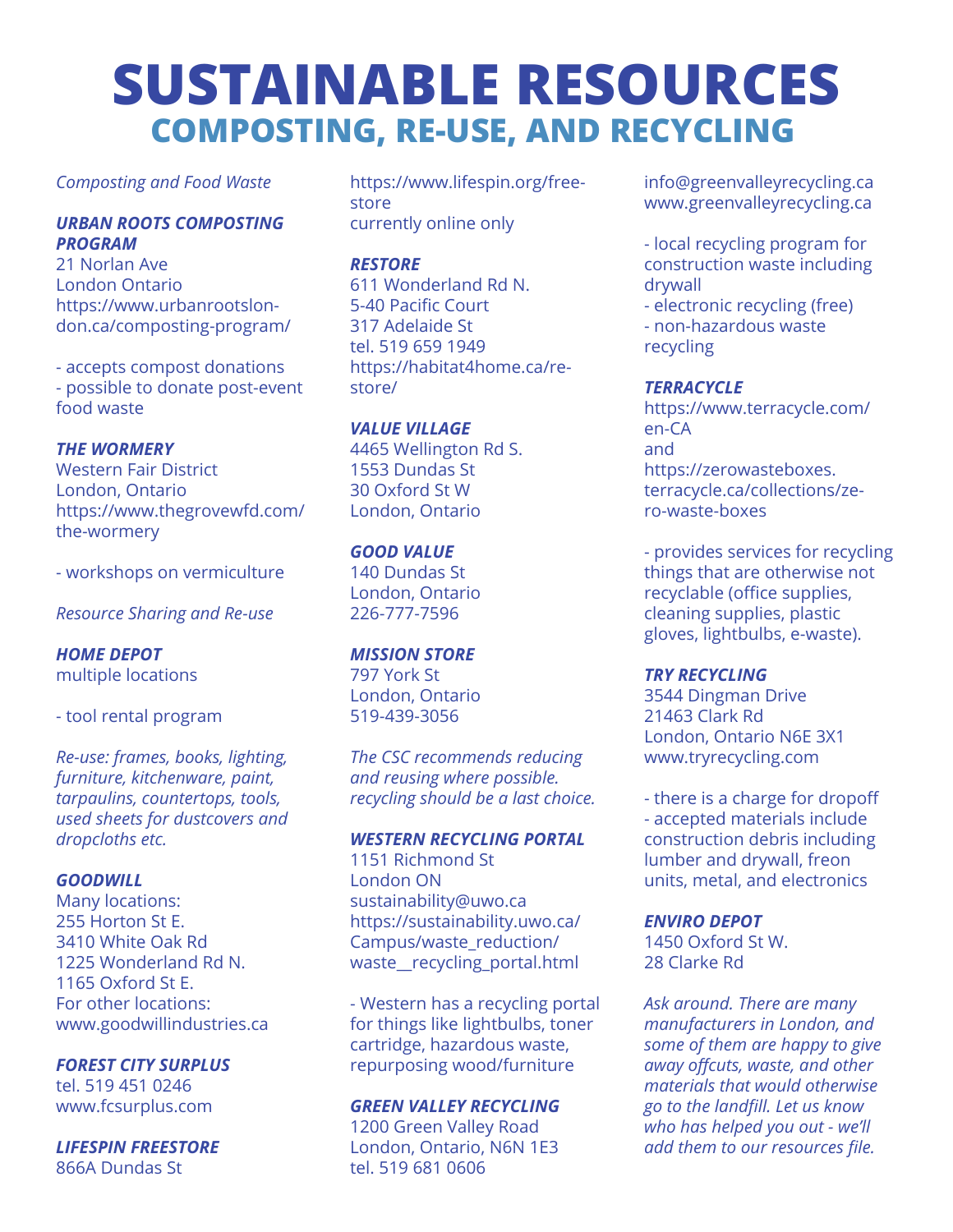## **MATERIALS - NEW - LUMBER SUSTAINABLE RESOURCES**

#### *AFA FOREST*

98 Clarke Rd London, Ontario 519-457-2311 info@afaforest.com https://www.afaforest.com

- FSC certified lumber in London

- plywood, hardwood, joints, framing for construction for building plinths, temporary structures, and moveable walls

#### *COMMONWEALTH PLYWOOD CO*

1010 Green Valley Rd London 519-681-5304 webmaster@commonwealthplywood.com https://www.commonwealthplywood.com/en/

*HOME DEPOT* multiple locations in London

- look for PureBond formaldehyde-free plywood

*Wall paint for gallery installation, moveable walls and large surfaces*

*HOME DEPOT* multiple locations in London

- off-tint cans of paint (rejects) - low and zero VOC paint (BEHR Premium line; look for the Ecologo)

*MILK PAINT* available at Lee Valley 2100 Oxford St E

#### *SOURCING CLIMATE-SMART WOOD*

https://sourcing. climatesmartwood.org/

- a useful resource for sourcing wood across North America

#### *CANADIAN WOOD SUPPLIES*

156642 Line 15 R.R #1, Lakeside ON 647-638-8404 sales@sonofawoodcutter.ca https://sonofawoodcutter.ca/ pages/raw-lumber-supplies

- sustainably-sourced, Canadian lumber

#### *ECO BUILDING RESOURCE*

136 Wellington St E Aurora ON 905-841-3535 info@eco-building.ca https://eco-building.ca/

- environmentally friendly cleaners, hardware, paints/ stains/finishes, adhesives - works with contractors aiming

### **PAINT**

London Ontario https://shop.homesteadhouse. ca

- 100% organic, biodegradable paint

- 0 VOC, non-toxic
- based on a milk protein

- good for painting plinths, shelves, lettering on walls, but not entire walls

*You can also make your own milk paint - there are many recipes online.* 

#### for LEEDS certifications

#### *CANADIAN SALVAGED TIMBER*

442 Dufferin St Unit J Toronto ON info@cstimber.ca https://www. canadiansalvagedtimber.ca/ about-cst/

- reclaimed wood - sourced from Southern Ontario - also sells natural, low VOC wood finishes

#### *TIMELESS MATERIAL CO*

305 Northfield Dr E Waterloo ON 519-883-8683 info@timelessmaterials.com https://www.timelessmaterials. com/wood-products

- reclaimed wood, barnboard, flooring, timber

#### *BOOMERANG PAINT*

available at RONA 820 Blythwood Road London, Ontario https://www.peintureboomerang.com/en/

- recycled interior paint
- low VOC
- they do recycle paint, but only in Quebec at this time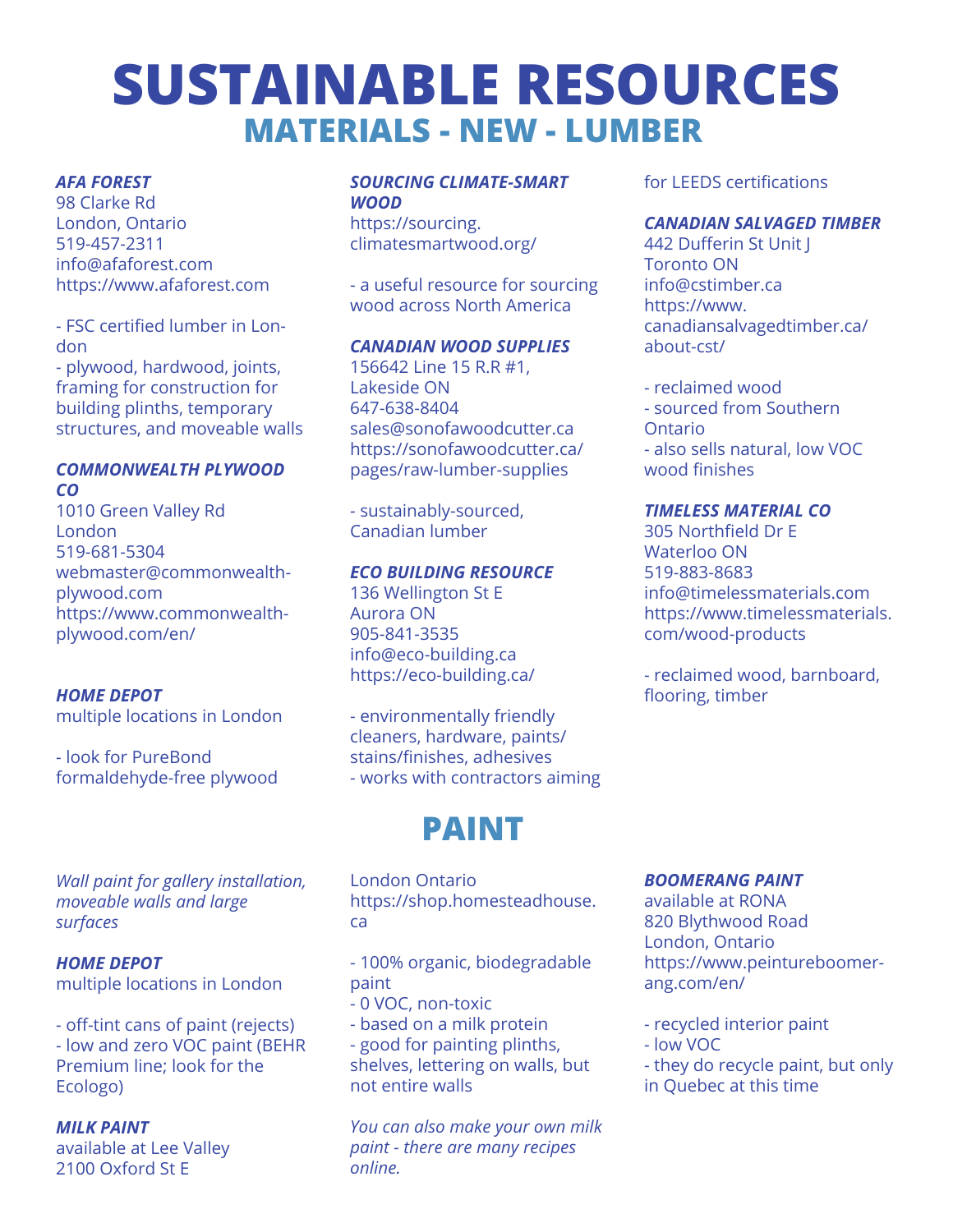## **SUSTAINABLE RESOURCES PAINT CON'T**

#### *RONA*

*ECO RECYLED INTERIOR PAINT* www.rona.ca

- recycled from unused paint - limited range of premixed

- colours
- low VOC

#### *CHALK PAINT*

available in multiple locations in London

- water-based paint
- very low VOC
- non-toxic

- unlike Milk Paint it is not completely organic and has acrylic binder

#### *BIOSHIELD PAINT*

Note - there is currently no Canadian dealer

https://bioshieldpaint.com/pages/clay-paint-info

- clay paint that is non-toxic, no-VOC

- ingredients are water, clay, chalk, alcohol, cellulose, pigments, and preservatives - no plastics - also sell organic wood stains/

finishes, and household cleaners

#### *LOOP PAINT*

available at Giant Tiger **locations** https://www.looppaints.com/

- recycled paint
- low VOC
- free paint for non-profits

*Pigments for painting (i.e. canvasses)*

#### *EARTH PIGMENTS*

www.earthpigments.com

- synthetic-free, natural materials made from mineral and mica powders - these have to be shipped from France - non-toxic - not a renewable resource but the company has a small carbon footprint - binder (like milk paint) is needed to use these pigments

#### *NATURAL EARTH PIGMENTS*

https://shop.naturalearthpaint. ca/

- based in Oregon but with a Canadian website - pigments are collected in France by small companies who collect them responsibly - their installations use solar power - they use recycled,

biodegradable and locally produced packaging - the company has a strong ecological ethos

#### *KAMA PIGMENTS*

https://www.kamapigment. com/

- a smaller selection of colours than Earth Pigments or Natural Earth Pigments, but the company is based in Quebec and most pigments are collected nearby, meaning a much lower carbon footprint from shipping.

#### *Watercolours and inks*

*BEAM PAINTS* info@beampaints.com www.beampaints.com

- Indigenous-owned company
- beautiful watercolour paints and inks made from lightfast pigments, tree sap, gum arabic, and Manitoulin honey - paints are wrapped in beeswax
- paint pans are made from cedar and birch offcuts from an Indigenous sustainable lumber operation
- some other supplies (paint brushes, mixing trays etc. are also available)
- some colours are available through https://www.chapters. indigo.ca

#### *TORONTO INK COMPANY*

email. jasonslogan@gmail.com www.torontoinkcompany.com/

- street foraged inks
- custom colours available

*You can also make your own ink from local supplies. Black walnut, black raspberry, sumac, and coffee grounds can all be used to make ink. There are lots of recipes online (but please forage responsibly).*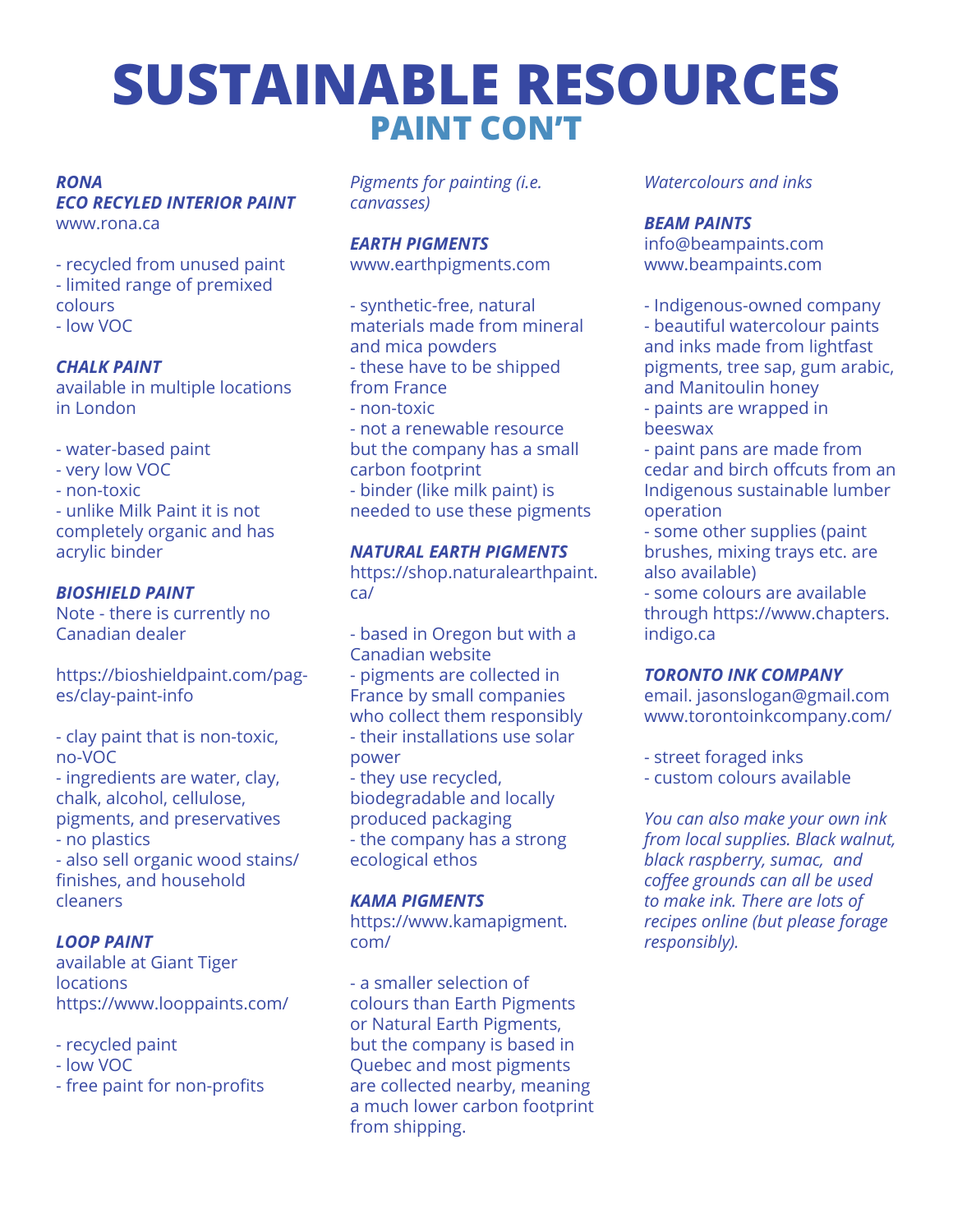## **SUSTAINABLE RESOURCES TEXTILES AND DYES**

#### *LENS MILLS*

360 Exeter Rd Building 2, London ON https://lensmill.com/pages/ london

- sells fabric offcuts, including scrap vinyl, upholstery fabric, cottons, poly-leather - although these fabrics are not sustainable materials, buying offcuts is better than buying them from scratch/off the roll - textiles for reusable (not plastic) dustcovers in sustainable fabrics like Tencel or linen

To the best of our knowledge there is no specific dealer of sustainable textiles in the London-region.

*Here is a very useful guide on the most and least environmentally sustainable textiles:*

*https://www.eco-stylist.com/aguide-to-the-most-and-leastsustainable-fabrics/*

#### *RIVERSIDE TEXTILES*

1007 Gerrard St E. Toronto, Ontario info@riversidetextiles.ca https://riversidetextiles.ca/

- Hemp, TENCEL, linen fabrics available

#### *EARTH INDIGO*

4279 Elgin Mills Rd E Markham ON info@earthindigo.com https://earthindigo.com/

#### - natural fibres

- Tencel, linen

- organic cotton, lenzing certified, Oeko-Tex certified

#### *CANADIAN TEXTILE RECYCLING LTD*

5385 Munro Court Burlington ON http://canadiantextilerecycling. com/clothing.html

- bundles of used textiles - supply to companies that use them for industrial cleaning

#### *AJAX TEXTILES*

170 Commercial Dr Ajax ON https://ajaxtextile. com/sustainabilityethics/#sustainability

- Global Organic Textile Standard certified - certification addresses source material plus processing methods

#### *SIMPLIFI TEXTILES*

https://www.simplififabric. com/#

- online only
- family-owned
- they only work with textile companies that are certified organic, and they are very up to date on what organic certification actually means - some of their textiles have travelled a long way remember to weigh the carbon footprint of travel against organic when making choices.

#### *FABCYCLE*

This is Vancouver-based and included here only for information as we would love to see something like this in Southwestern Ontario. https://www.fabcycle.shop/

- collection service for textile waste

- TexTile re-use centre for artists and sewers.

#### *THE COLOUR FARM*

560 Terrace Road Callander ON hello@thecolourfarm.ca https://thecolourfarm.ca/ natural-dyes/

- natural, plant-based dyes - grown and sold in Ontario
- 
- farm also supports an apiary

#### *G&S DYES*

250 Dundas St W, Unit 8 Toronto ON sales@gsdye.com https://www.gsdye.com/index. html

- natural dyes; mostly plantbased although some are insect

- plant-based fabrics

#### *MAIWA NATURAL DYES*

www. naturaldyes.ca

This Vancouver-based company sells natural-based dyes such as cochineal and brazilwood, and also carries made resources on how to forage (responsibly) to create your own dyes from local materials. They also offer free tutorials on their teaching platform.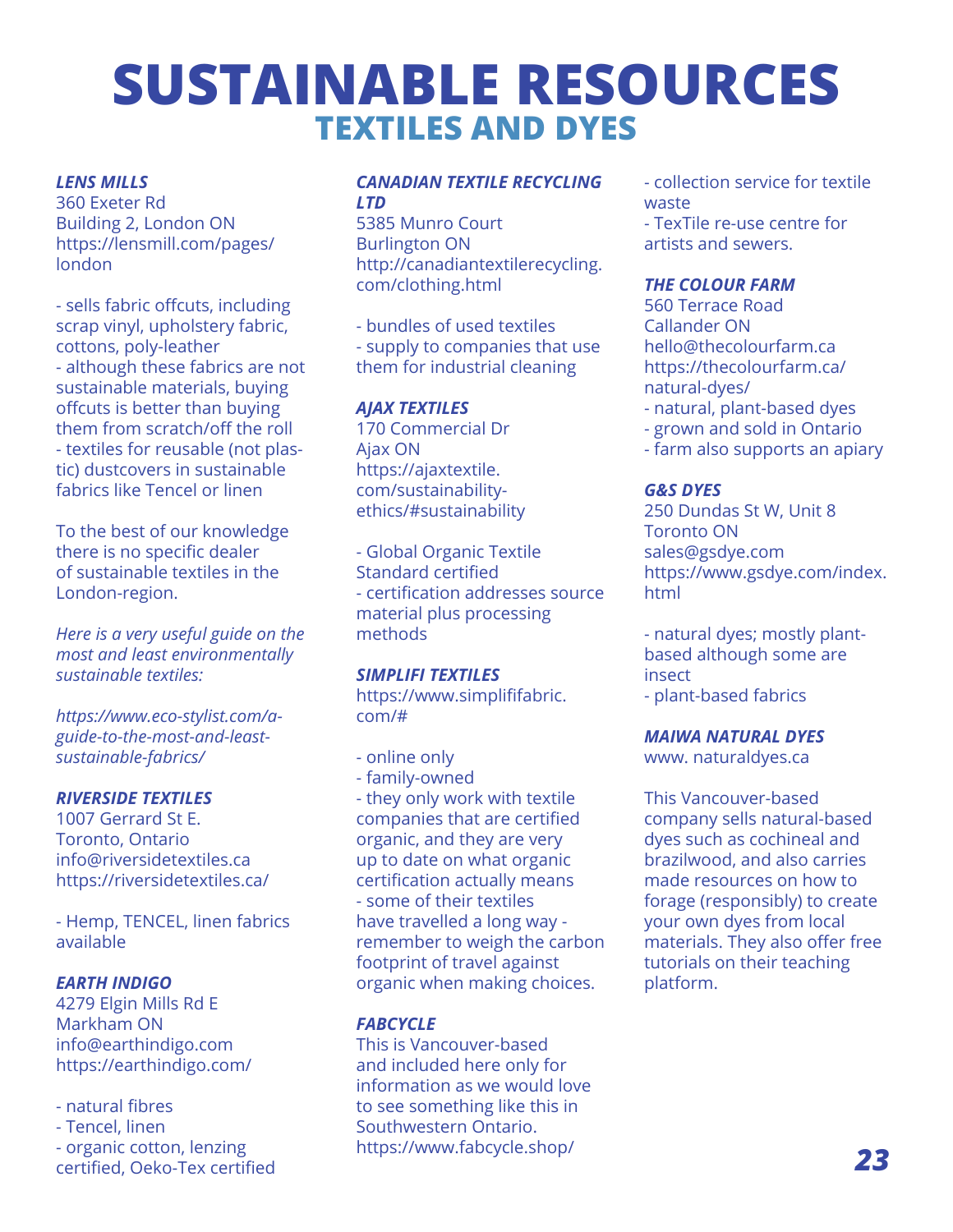## **SUSTAINABLE RESOURCES ART SUPPLIES**

*Keep an eye out for CSC-hosted art supply exchanges!*

#### *BEAM PAINTS*

info@beampaints.com www.beampaints.com

- Indigenous-owned company - beautiful watercolour paints and inks made from lightfast pigments, tree sap, gum arabic, and Manitoulin honey - paints are wrapped in beeswax

- paint pans are made from cedar and birch offcuts from an Indigenous sustainable lumber operation

- some other supplies (paint brushes, mixing trays etc. are also available)

- some colours are available through https://www.chapters. indigo.ca

#### *BIJAN'S ART STUDIO*

673 Richmond St London ON https://bijansartstudio.ca/

- Strathmore recycled paper https://www.strathmoreartist. com/green-recycled.html - sand erasers https://bijansartstudio. ca/product/tombomono-sand-eraser-set-2 pack/?v=3e8d115eb4b3 - FSC certified pastel paper https://bijansartstudio.ca/ product/bee-papers-pastelpapers/?v=3e8d115eb4b3 and more recycled/sustainable products

#### *CURRY'S ARTIST MATERIALS*

820 Wharncliffe Rd S. London, Ontario https://www.currys.com - a variety of recycled paper and sketchbooks - Tri-Art re-harvested mediums "use re-harvested particles from other manufacturing processes to create beautiful, texture mediums." https://www.currys.com/ catalogpc.htm?Category=TRI\_ ART\_RE-HARVESTED\_ MEDIUMS&Source=Search

#### *DESERRES*

Multiple locations in Toronto https://www.deserres. ca/pages/reart-a-socialresponsibility-program

- recycling program for things like paint tubes, markers, brushes (drop-off in store) - collection of environmentally responsible products, identifiable by eco-logo

### **SHARED RESOURCES + FILM**

#### *LONDON COMMUNITY WORKSHOP*

195 Horton St East London ON info@londonwoodshop.ca https://www.londonwoodshop. ca/

#### - woodshop

- locally-sourced wood available on site or to order through local distributers - monthly or yearly memberships

#### *LONDON THING LIBRARY*

(opening Spring 2022) https://thinglibrary.ca/about-us

- Food Processing Tools

- Garden Tools
- Hand Tools
- Building Tools

- Household items, such as door gear and arts and crafts equipment

 - Low waste community event items such as cutlery, serving plates and coffee makers. outdoor gear and arts and crafts equipment

#### *BULK BARN* and *REIMAGINE*

(multiple locations and 206 Picadilly St) encourage you to bring your own containers for no-waste exhibition opening treats and installation fuel.

The CSC has some reusable

dishes that can be borrowed once COVID-regulations allow.

#### *CAFFENOL LAB*

https://www. http://caffenollab. com/

Caffenol Lab in Brantford will develop black and white film fot you using environmentally friendly processes. They also sell Cawanol, their in-house film developer, which uses coffee and other eco-friendly ingredients.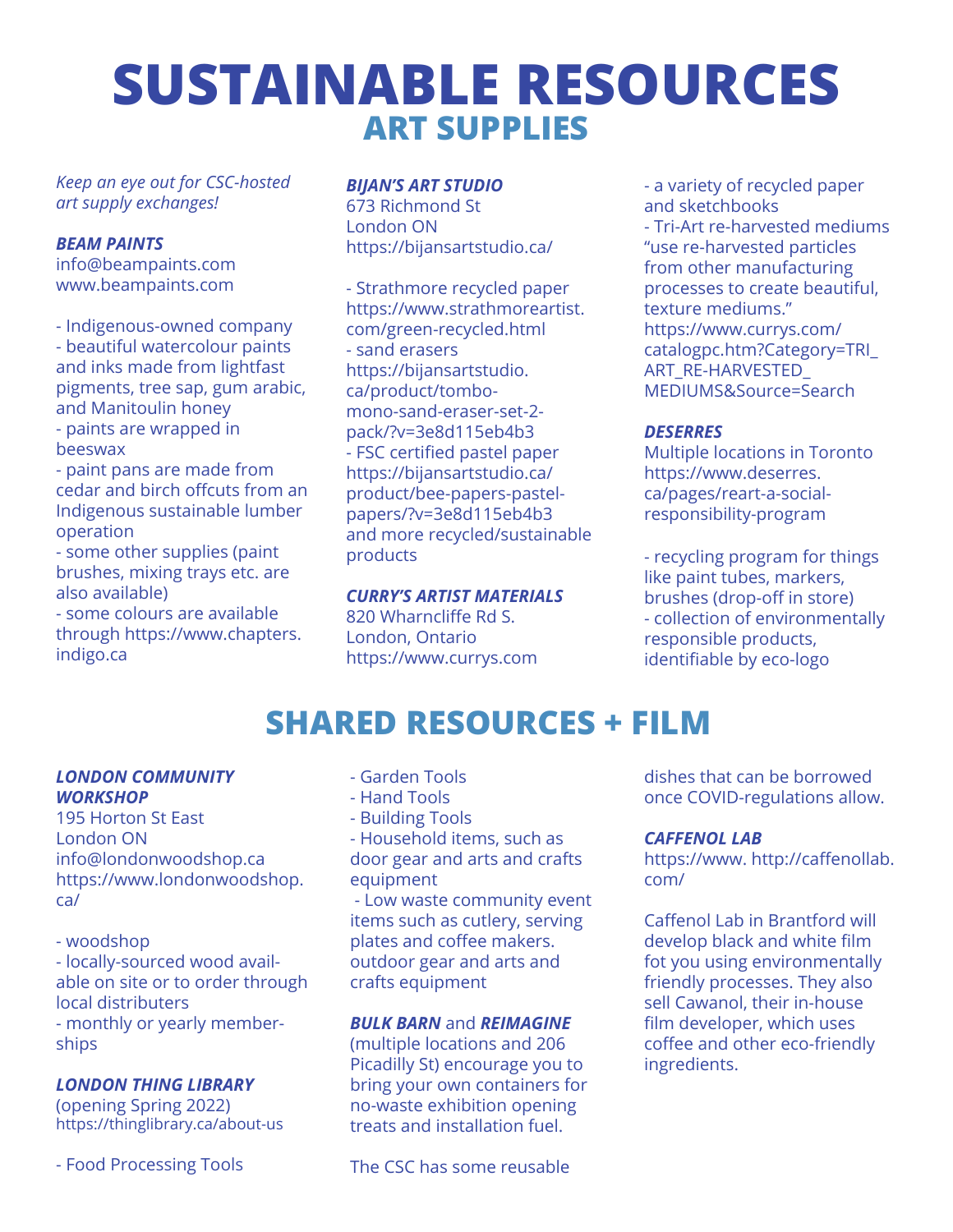## **MATERIALS - NEW - FRAMES SUSTAINABLE RESOURCES**

*Currently, to our knowledge, there are no framers in London using FSC certified woods. We would be happy to update this section. Please note that the CSC does have a limited number of frames that can be borrowed.*

#### *SUPERFRAME*

100 Geary Ave, Toronto 416-913-7590 sales@superframe.ca http://www.superframe.ca/

 - Frames made from sustainably harvested North American hardwood - they can also source FSC (Forest Stewardship Council) certified wood - finishes are low VOC and water-based

- wood offcuts are used by pizza restaurants to burn in their ovens; foamcore and matboard offcuts are given to schools and art programs

#### *THE ART STORE*

91 Caroline St Waterloo ON 519-744-1103 theartstoreofwaterloo@bellnet. ca

- carry a line of mouldings made from FSC certified wood

#### *CUSTOM ART CONCEPTS*

101 - 507 King Street E., **Toronto** 416-861-0544 info@customartconcepts.com https://www.customartconcepts.com/html/fsc/fsc-approved-products.html

- the only FSC certified framing store
- all packaging and paper are recycled
- wood is FSC certified

#### *DESERRES*

multiple locations in Toronto and Oakville and online https://www.deserres.ca/ https://www.deserres.ca/pages/custom-framing

- FSC certified mouldings are available (requires a search through the web page)

## **DIDACTICS AND SIGNAGE**

*Alternatives to vinyl lettering and labels in museums are a topic of current study at the CSC. Check in frequently for updates and see page 11 of the Resource Guide for more information.* 

#### *TORONTO SIGN PAINTING*

Toronto-based but will travel to London www.traditionalsignpainting. ca/

- a pricey but stunning alternative to vinyl lettering

*PVC and solvent-free vinyl is very difficult to find, and is still ecologically questionable. The CSC suggests avoiding if possible, but has included one source.*

#### *ECO-FRIENDLY CRAFT VINYL*

Suwanne, GA https://ecofriendlycrafts. com/products/pvc-free-selfadhesive-vinyl-permanentgloss

- green certified
- phthalate free
- PVC-free
- solvent free adhesive
- recyclable

- it's still plastic and derived from petroleum products, with an extensive lifespan. Use with awareness of its impact.

#### *LETTERING STENCILS*

Available in multiple locations, including the CSC. If the CSC does not have the sizes you need, we suggest Above

Ground Art Supplies' cardboard lettering stencils.

https://store. abovegroundartsupplies. com/departments/letterstencils--amp--templates- %7CL8%7CL8B.html

The vinyl cutter can also cut paper stencils.

*25 hear about your experiments!The CSC encourages experimentation with signage, and has tried Beam paints and ink, black walnut ink, fabric and stencils, light and contruction paper, cut letters from old posters and wall paper, chlorophyll ink, digital signage, and cyanotype. We would love to*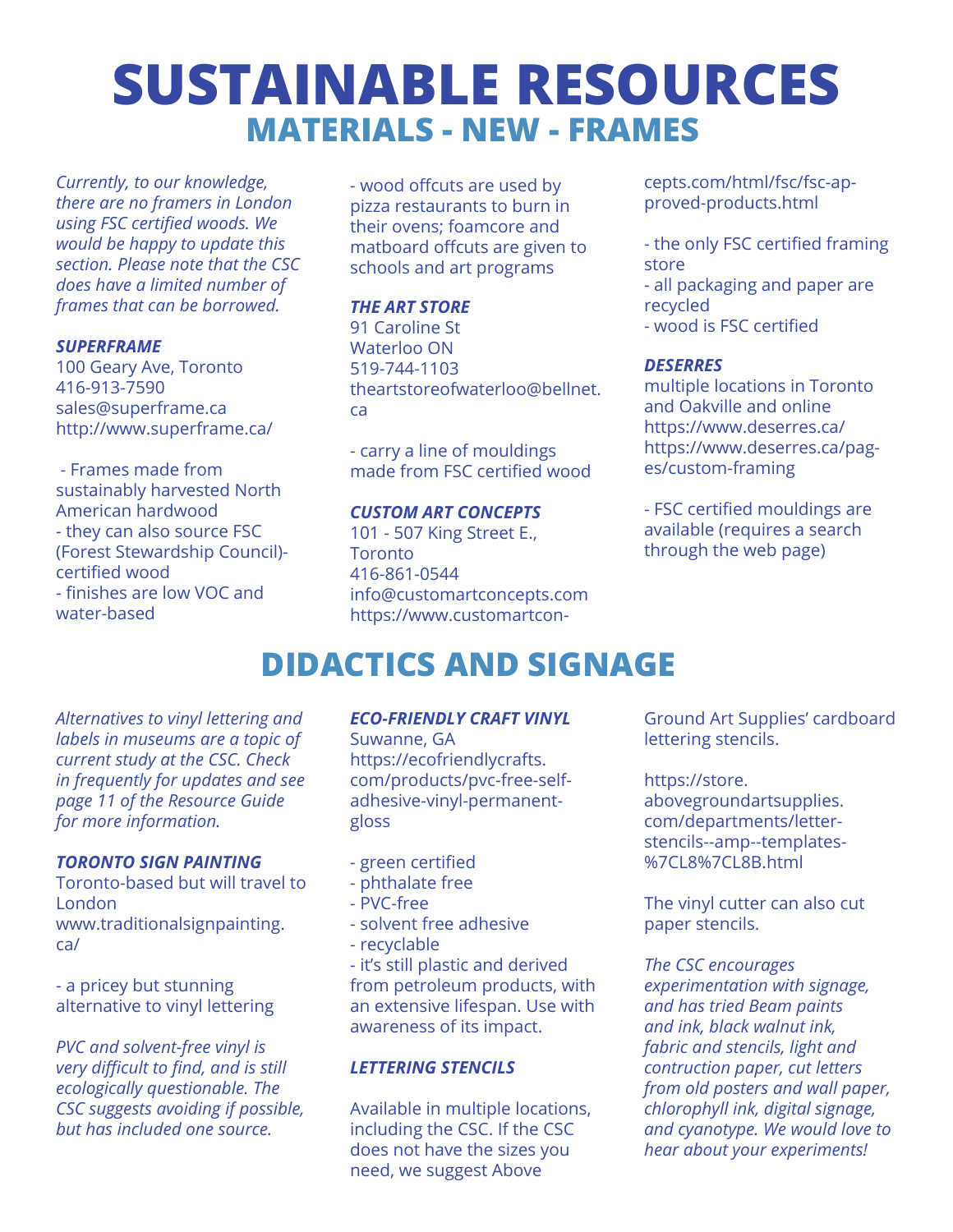## **CLEANING SUPPLIES SUSTAINABLE RESOURCES**

#### *REIMAGINE CO*

206 Piccadilly St London Ontario https://reimagineco.ca/

- cleaning supplies with zero waste packaging

- vinegar for cleaning

- all products are plant-based

- laundry detergent for washing gloves, blankets, etc

#### *RE-USABLE GLOVES*

- cotton gloves as an alternative to disposable plastic gloves

- Tencel is also a good sustainable material (plantbased and less water-intensive than cotton; less chemically intensive than bamboo)

- cotton gloves are available at Shoppers Drugmart

- Tencel gloves are available at Walmart (sold as "Eczema gloves")

https://www.walmart.ca/en/ip/ RemedyWear-Eczema-Glovesfor-Kids-Relief-From-Eczemaand-Inflammation-with-TENCEL-and-Zinc-Youth-10-12- White/1GTIRO8SE7MI

- Lee Valley sells tencel gloves as liners: https://www.leevalley. com/en-ca/shop/tools/appareland-safety-gear/gloves/31204 cotton-glove-liners

#### *IONIZED WATER*

The Water Store 371 Wellington Rd London ON

https://thewaterstorelondon. com/index.php

- ionized water is used by institutions like the Field Museum in Chicago to clean display glass, since it's a cleaner that is non-toxic, not heavily processed, etc.

- it seems very counterintuitive to recommend it since it's a bottled product that the zerowaste stores don't have, but it can be purchased in a refillable tank and decanted into reusable spray bottles.

- info about cleaning with ionized water: http://www. dscleaning.co.uk/8-cleaningtips/18-ionized-water-as-aneffective-cleaning-product

#### *LONDON ENVIRONMENTAL NETWORK*

https://www. londonenvironment.net/ member resources

- offers resources for running events to its members (plasticfree water stations, tents, tables, reusable cutlery and plates) - info is also available on running green events.

*If an event is longer than one day and registered with London Tourism, it may be eligible for an LTC Convention Pass which* 

## **MISCELLANEOUS**

#### *provides free bus transit*

#### *LONDON ENVIRONMENTAL ACTION INCUBATOR*

https://www. londonenvironment.net/ environmental\_incubator

- \$1000 grants available for orgs trying to reduce emissions, reduce waste, and enhance waterways

#### *SUSTAINABILITY AT WESTERN*

https://sustainability.uwo.ca/

Lots of resources here for on campus initiatives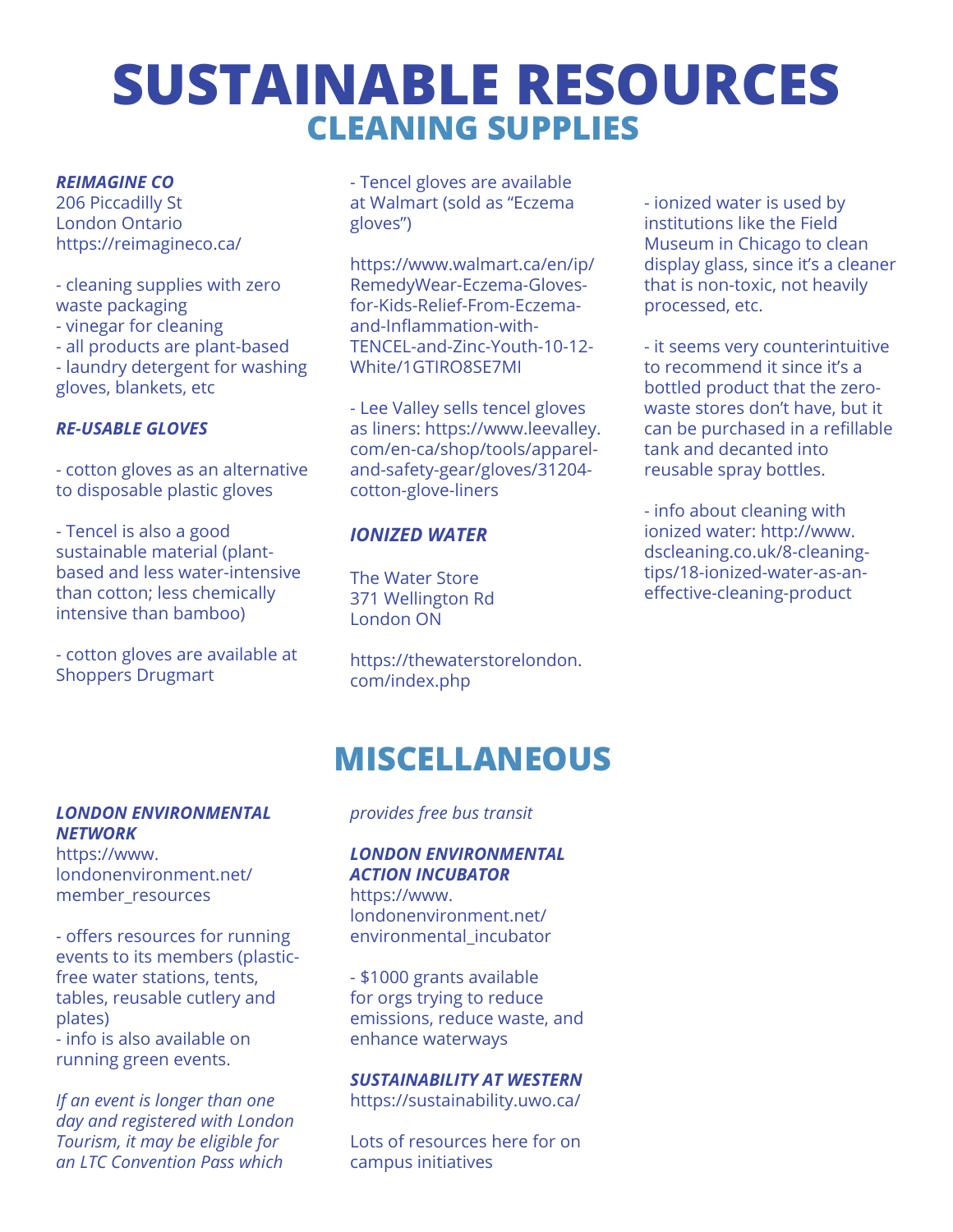## **PACKAGING AND SHIPPING SUSTAINABLE RESOURCES**

#### *BEST BOX*

Forest City Storage 277 Maitland Street London Ontario https://bestbox.ca/used-boxes

- used boxes sold for \$2.99 - multiple locations in London https://bestbox.ca/locations

#### *UHAUL*

112 Clarke Rd London ON https://www.uhaul.com/ Articles/Sustainability/ Box-Sharing-And-Green-Products-112/

- reusable plastic bins for rent - biodegradable packing peanuts (starch)

#### *ULINE*

www.uline.ca

Uline has many packing materials, most of which are not sustainable. They do have some starch peanuts and cellulose packing materials.

Starch peanuts: https://tinyurl. com/jxph9xd8

Cellulose Wadding: https://tinyurl.com/2xmvx9ch

Starch foam sheets: https:// www.uline.ca/BL\_3167/Starch-Foam-Sheets

#### *PARADISE PACKAGING*

\*\*not available in Canada. we have included it for interest\*\* 5399 Clark Rd Paradise CA https://www. paradisepackaging.co/store

- mycelium packaging made from mushrooms - Other companies working on mycelium packaging include Evocative Designs, based in New York - IKEA is going to use it for their packaging

If you're interested, check out this DIY workshop in Toronto https://nanopod.tv/tag/ mycelium/

#### *CONTAINER EXCHANGE*

Online database Filter by location

- variety of used containers available locally - can search by type and location - includes wood crates, plastic bins, metal boxes, etc

- kijiji is also a good option for this, along with facebook marketplace, and buy nothing groups

#### *PAPER PACKING TAPE*

- This kind of tape can be removed without damaging boxes, written on, and recycled. - the adhesive is natural - it is available at multiple locations including Home Depot: https://www.homedepot.ca/

product/duck-brand-ez-tearpaper-tape-tan-1-88-inch-x-25 yd-/1001384344

#### *TURTLEBOX*

no fixed Canadian location – ships through fine art shippers info@turtlenorthamerica.com

#### https://turtlebox.com/en/

- re-usable crates for shipping artwork

- flexible design makes it possible to pack and secure multiple works in a single crate - available from Toronto through art-shippers, but they can also ship to other parts of Ontario

- rentals are very pricey, but they are used by major institutions and might be a good resource when transporting borrowed work from institutions

#### *VIRTUAL COURRIERS*

While this program may not be particularly useful for students, it is something to keep in mind for the future.

Developed by Ki Culture and Tate Gallery, here is a guide for couriering things virtually rather than sending a person with the work. This is likely not something most student curators will be doing but might provide helpful guidelines for how to navigate shipping work while minimizing non-essential travel.

https://cimam.org/ documents/154/Tate\_Courier\_ Guidelines - Realising a virtual courier January 2021. pdf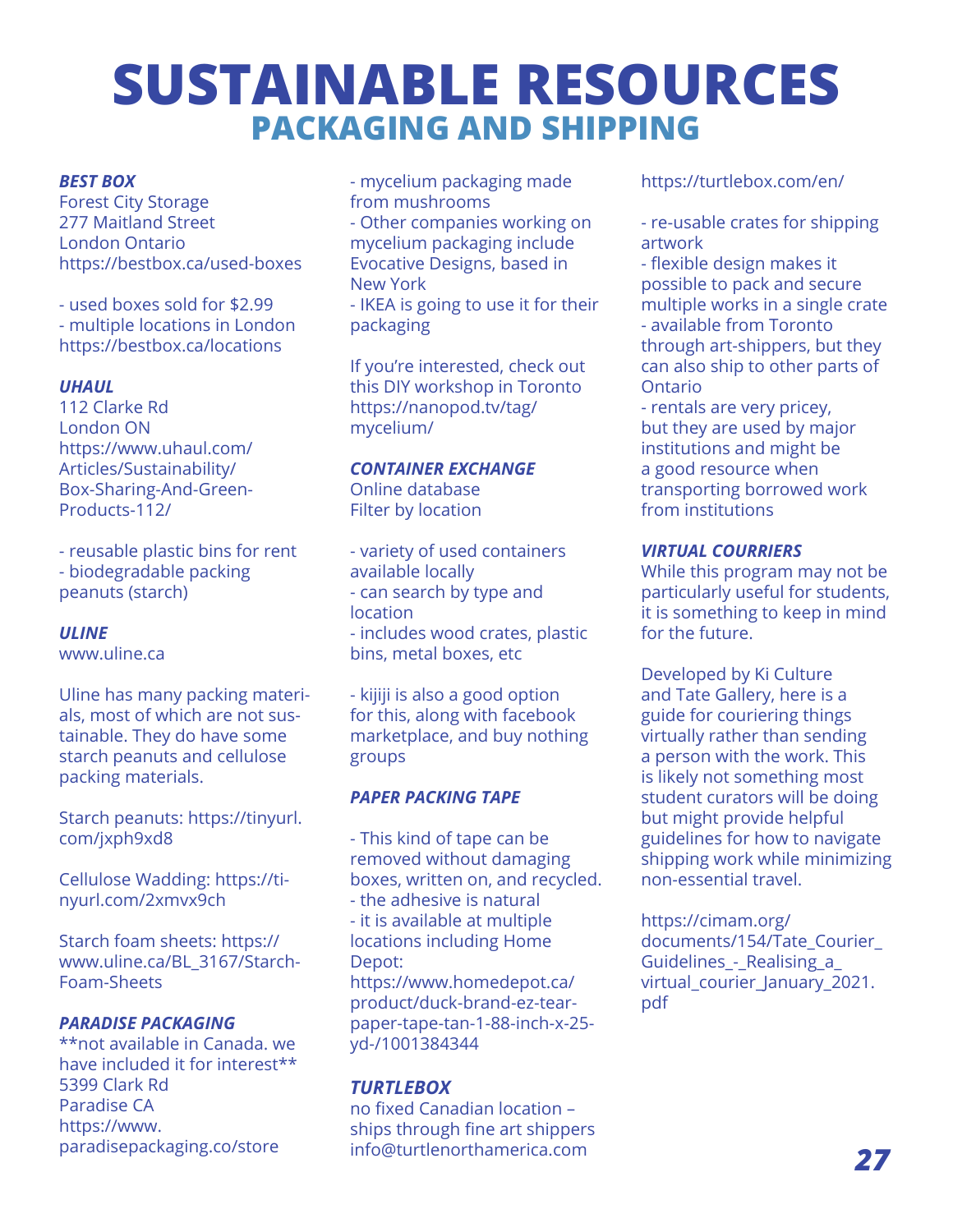## **TRANSPORTATION SUSTAINABLE RESOURCES**

*London lacks many eco-options like bike courriers, easy cargo bike rentals, electric car rentals, and so on. Many of the options included here are nascent or only periodically available. Hopefully over time, the call for more ecological solutions will lead to more options.* 

#### *LONDON CYCLE LINK*

London Cycle Link doesn't rent bicycles or cargo bicycles, but they advocate on behalf of cyclists in London. If you think cargo bike rentals are a good idea, London Cycle Link might be able to help make that happen.

https://www.londoncyclelink. ca/

#### *BIKE WINDSOR ESSEX*

Windsor, Ontario

https://bikewindsoressex.com/ programs/bike-rental/

This is not in London, but is a good example of what could happen here.

- electric cargo bike rentals for transporting art, supplies, and other items

- approximately \$100 per day for an e-cargo bike

#### *PUROLATOR*

1070 Wellington Rd London ON

https://www.purolator.com/en

- offers FSC certified packaging - they have electric vehicle fleets in Toronto, Vancouver and Montreal but not London - if you ship using Purolator in London, please request this service for the future: https://sustainablebiz.ca/ purolator-first-courier-tolaunch-electric-vehicle-fleet/

#### *ENTERPRISE*

288 Horton St 1652 Dundas St London, Ontario https://www.enterprise.ca/en/ home.html - electric and hybrid vehicles available for rent (select from

"Vehicle Class" dropdown menu)

- multiple locations in different cities; can do pickup in one city and drop-off in another to save making round-trips (sometimes this costs more, check first)

#### *COMMUNAUTO*

no actual location; use the app to find cars in your area

available in Ottawa, Kingston, Kitchener-Waterloo, Cambridge, Hamilton, London, Guelph, Toronto

https://ontario.communauto. com/

- car sharing program (downside: there is a monthly fee, so it might not be a good choice for individuals) -electric and hybrid vehicles available,

- Communauto pays for carbon offsetting their gas cars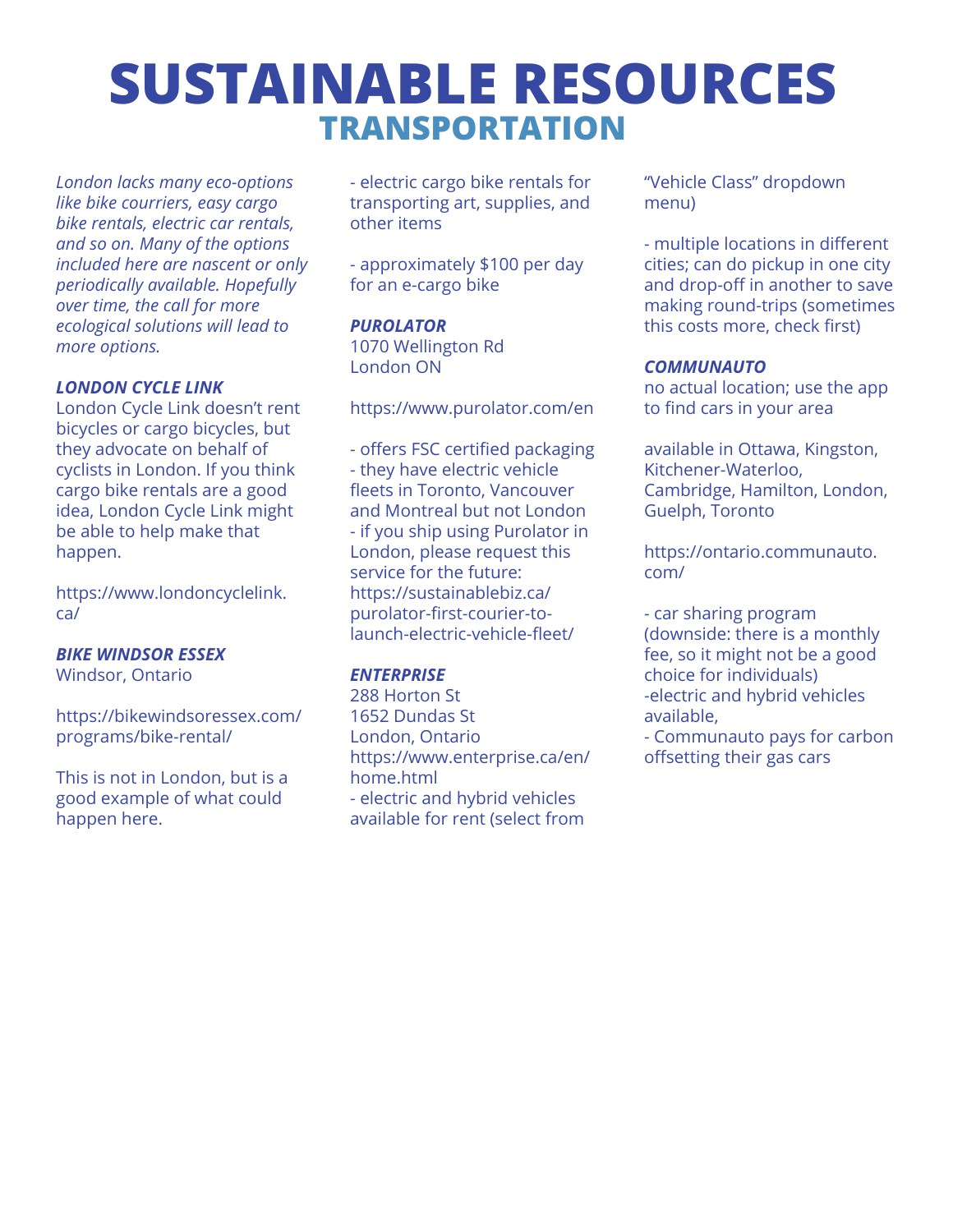# **LEARN MORE**

*The Synthetic Collective DiY Fieldguide for Reducing the Environmental Impact of Art Exhibitions* can be downloaded from the solar powered website at:

#### **www.plasticheart.solar**

The website is solar powered. If it isn't sunny outside, you can download from:

#### **https://syntheticcollective.org/fieldguide/**

Ki Culture has produced an extremely useful series of guides on lessening waste in curatorial practice. You have to sign in to download, but the books are free:

#### **https://www.kiculture.org/ki-books/**

*The Toolkit on Environmental Sustainability in Museum Practice* provides lots of tips and great ideas for exhibition and event organization:

**https://cimam.org/sustainability-and-ecology-museum-practice/cimams-toolkit-onenvironmental-sustainability/**

Art/Switch hosts well-attended virtual conferences on sustainability in the arts:

#### **https://www.artswitch.org/**

The Coalition of Museums for Climate Justice lists organizations that incorporate the climate crisis in their programming and programming methodology:

#### **https://cmcj.ca/**

The Canadian Museums Association Sustainable Development Guide includes helpful guidelines for museums:

**https://www.museums.ca/client/document/documents.html?categoryId=361**

# **WHAT WE LEARNED**

It's tough to navigate what is really sustainable and what is greenwashing. This is especially true for printing and waste disposal. We had many disappointing phonecalls! Hopefully this guide will help you to make more sustainable decisions and to learn what to look for. We also learned a lot about making our guide and files more accessible. Our intention is to share the source files so that anyone else can adjust and use for their own location. However, because we used proprietary software, the files won't be as open as we hoped - other editors will need to use the same software. Lesson learned - next time we will start with open source and freely available editing software. This guide is a living document and will be updated frequently. Please feel free to contact us to suggest updates.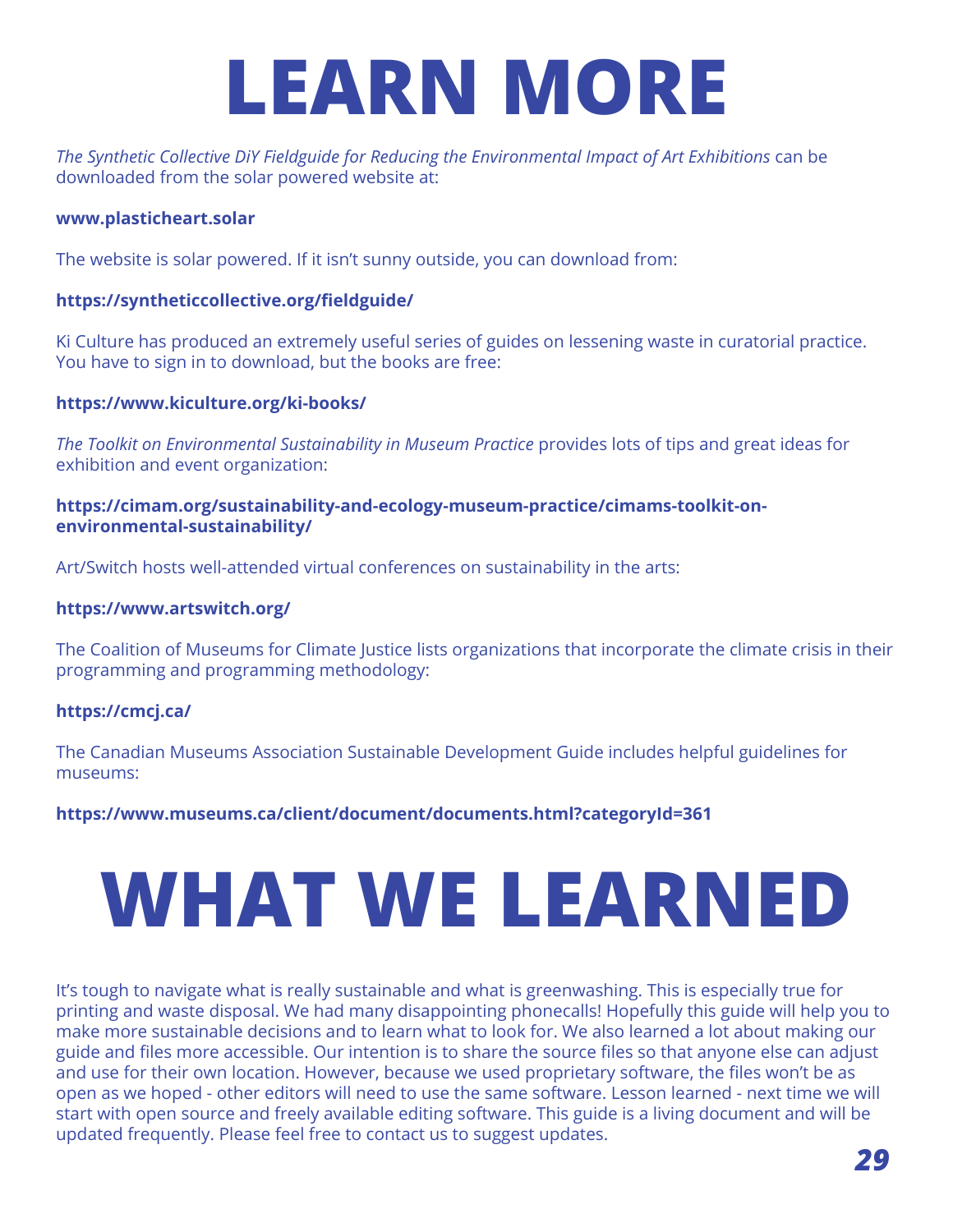

- **1.** If you're going to make it, make it count.
- *2.* Lead by example.

*3.* Take steps to mitigate environmental damage of art making and exhibitions. Doing so reveals other economies of inequality and acknowledges the art world's culpability in upholding systems of oppression. Projects should enhance initiatives aimed at preventing, reducing, and mitigating harm.

*4.* Learn about the toxicity and harm of materials involved in the production of artworks/exhibitions. Consider what is involved in their production and what that means for the environment. Weigh this information against point 1.

*5.* Reuse and recycling can happen at every stage: different aesthetics for exhibition curation that privilege reuse over new materials should become the norm.

*6.* Invest in alternate shipping systems and packing practices. Borrowing from a smaller geographic region, reusing packing materials and crates, and finding low-carbon methods of transportation should be standard.

**7.** Avoid transferring responsibility: carbon offsets alone are not enough and should be understood as greenwashing.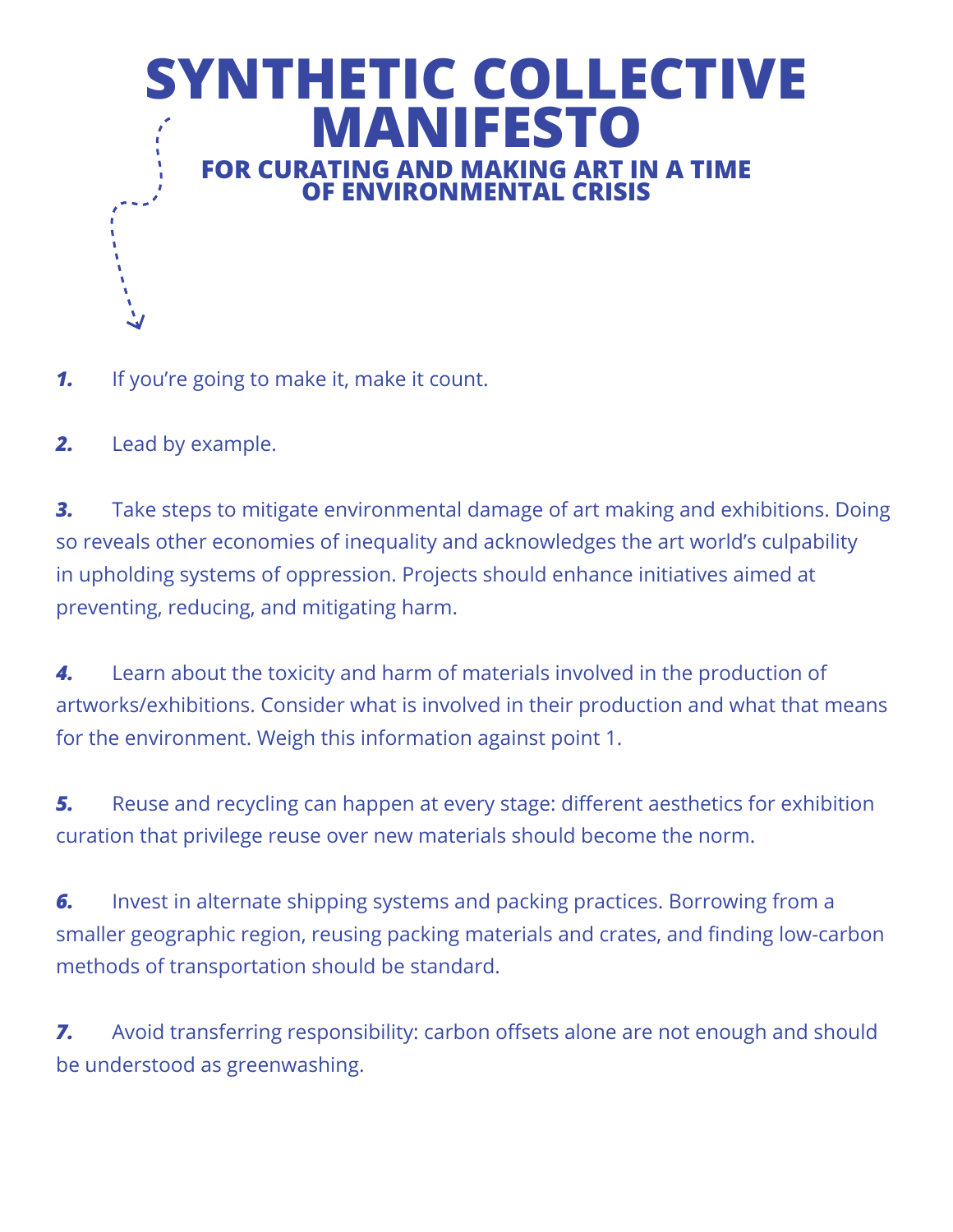*8.* Negotiate exhibition, acquisition, and preservation policies. Upon the acquisition of artworks, artist contracts should include clear choices with regards to whether or not artworks should be preserved/conserved. Not all art works need to be thought of as permanent or unchanging.

**9.** Build circularity into in-house materials and energy use: use exhibitions to implement longer term strategies for carbon reduction, which may include contracts with museums or galleries for concrete measures to reduce fossil fuel dependency such as sourcing energy from green(er) suppliers or establishing exchange systems among local museums for exhibition furniture. Establish in-house standards and measurement protocols to reach targets. LEED programs are not enough if it means that new capital plans and building projects are foregrounded as the only way forward for museums.

*10.* Embrace enough: an aesthetic goal of achieving maximum impact with the minimum of resources. That goal requires drawing a line of "enough" at every decision point, including energy systems and work schedules.

*ecological footprints must be taken into account when weighing aesthetic decisions. The Synthetic Collective espouses an approach of enough. We see this as meaning that An aesthetic of enough is one that simultaneously acknowledges and values the past, ecological footprints must be taken into account when weighing aesthetic decisions. present, and future—enough already!—in its refusal of high carbon, high energy, An aesthetic of enough is one that simultaneously acknowledges and values the past, high waste productions. An approach of enough requires humility, and practicality: present, and future—enough already!—in its refusal of high carbon, high energy, sustainability, in terms of resources and human energy, is directly linked to systems that high waste productions. An approach of enough requires humility, and practicality: can break if we overspend them. It means we should put in a lot of effort to build more sustainability, in terms of resources and human energy, is directly linked to systems that equitable worlds, but that should be accompanied with an ethic of care, mindful that we can break if we overspend them. It means we should put in a lot of effort to build more don't burn out and the planet doesn't burn up. Enough is an aesthetic based in achieving equitable worlds, but that should be accompanied with an ethic of care, mindful that we don't burn out and the planet doesn't burn up. Enough is an aesthetic based in achieving goal of museum-standard perfection and a culture that valorizes work above all else. maximum impact with the minimum of resources. Enough is a counterpoint to the implied goal of museum-standard perfection and a culture that valorizes work above all else.* 

*The Synthetic Collective espouses an approach of enough. We see this as meaning that*